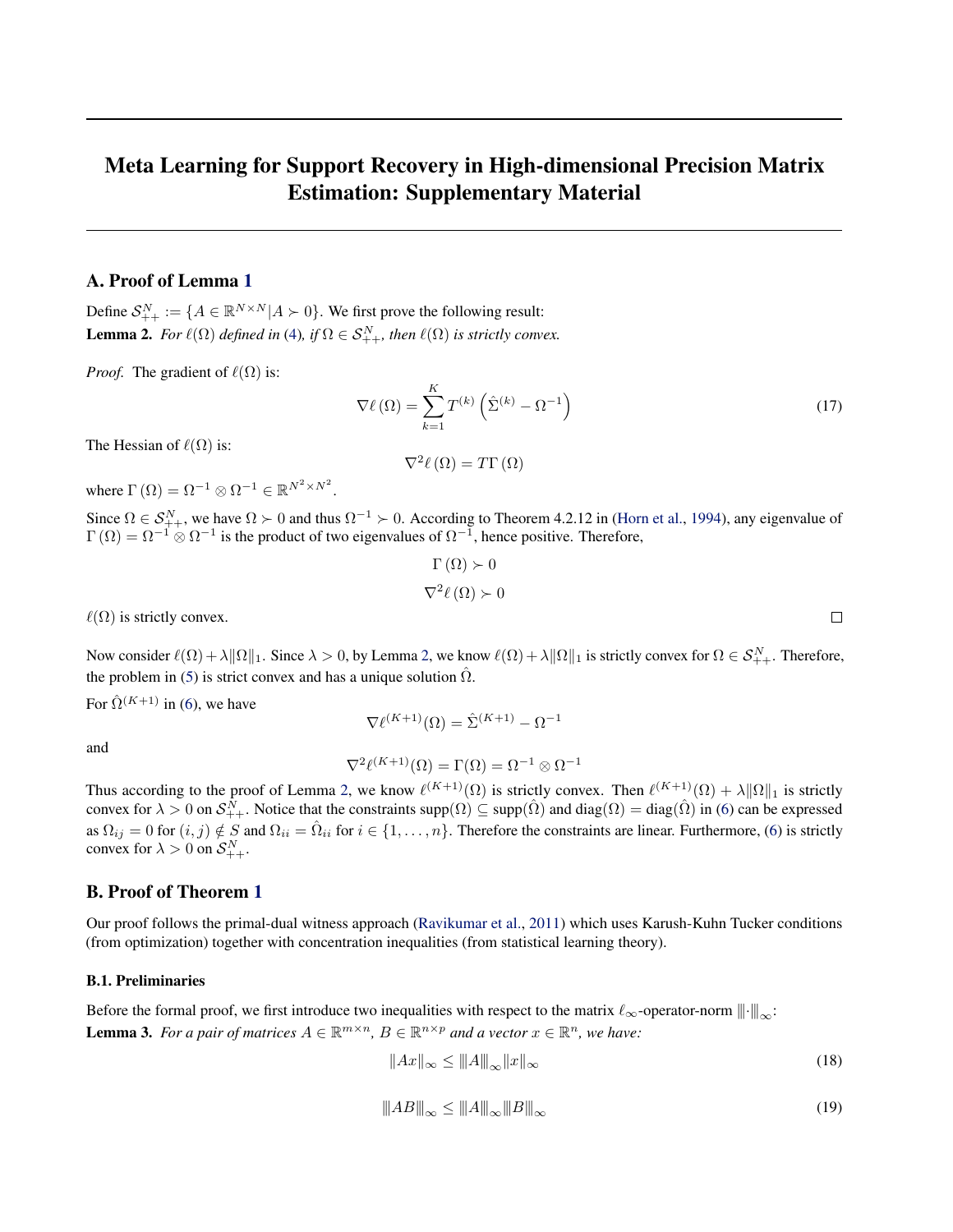<span id="page-1-0"></span>*Proof.* Note that

$$
||Ax||_{\infty} = \max_{1 \le i \le m} |\langle a_i, x \rangle|
$$
  

$$
\le \max_{1 \le i \le m} ||a_i||_1 ||x||_{\infty}
$$
  

$$
= ||A||_{\infty} ||x||_{\infty}
$$

where  $a_i$  is the vector corresponding to the *i*-th row of A and  $\langle \cdot, \cdot \rangle$  is the inner product. Similarly, we have

$$
||AB||_{\infty} = \max_{1 \le i \le m} ||a_iB||_1
$$
  
= 
$$
\max_{1 \le i \le m} \sum_{k=1}^q \Big| \sum_{j=1}^n A_{ij} B_{jk} \Big|
$$
  

$$
\le \max_{1 \le i \le m} \sum_{j=1}^n |A_{ij}| \sum_{k=1}^q |B_{jk}|
$$
  

$$
\le \max_{1 \le i \le m} \sum_{j=1}^n |A_{ij}| \max_{1 \le l \le n} \sum_{k=1}^q |B_{lk}|
$$
  
= 
$$
\max_{1 \le i \le m} \sum_{j=1}^n |A_{ij}| ||B||_{\infty}
$$
  
= 
$$
||A||_{\infty} ||B||_{\infty}
$$

Then we prove Theorem [1](#page--1-0) with the five steps in the primal-dual witness approach.

#### B.2. Step 1

Let  $(\Omega_S, 0)$  denote the  $N \times N$  matrix such that  $\Omega_{S^c} = 0$ . For any  $\Omega = (\Omega_S, 0) \in S^N_{++}$ , we need to verify that  $[\nabla^2 \ell((\Omega_S, 0))]_{SS} \succ 0.$ 

According to Lemma [2,](#page-0-0) since  $(\Omega_S, 0) \in S^N_{++}$ , we have

$$
\nabla^2 \ell\left( (\Omega_S, 0) \right) \succ 0 \tag{20}
$$

Denote the vectorization of a matrix A with vec(A) or  $\overrightarrow{A}$ . We use |S| to denote the number of elements in S. Then we have  $[\nabla^2 \ell((\Omega_S, 0))]_{SS} \in \mathbb{R}^{|S| \times |S|}$ . For  $\forall x \in \mathbb{R}^{|S|}, v \neq 0$ , there exists a matrix  $A \in \mathbb{R}^{N \times N}, A \neq 0$ , such that  $\overline{A_S} = x$ . Thus we have

$$
x^{\mathrm{T}} \left[ \nabla^2 \ell \left( (\Omega_S, 0) \right) \right]_{SS} x = \left[ \overrightarrow{A_S} \right]^{\mathrm{T}} \left[ \nabla^2 \ell \left( (\Omega_S, 0) \right) \right]_{SS} \overrightarrow{A_S} = \left[ \overrightarrow{(A_S, 0)} \right]^{\mathrm{T}} \nabla^2 \ell \left( (\Omega_S, 0) \right) \overrightarrow{(A_S, 0)} > 0
$$

where the inequality follows from (20). Hence  $[\nabla^2 \ell((\Omega_S, 0))]_{SS} \succ 0$ . Thus the step 1 in primal-dual witness is verified.

#### B.3. Step 2

Construct the primal variable  $\tilde{\Omega}$  by making  $\tilde{\Omega}_{S^c} = 0$  and solving the restricted problem:

$$
\tilde{\Omega}_S = \arg\min_{\left(\Omega_S, 0\right) \in \mathcal{S}_{++}^N} \ell\left(\left(\Omega_S, 0\right)\right) + \lambda \|\Omega_S\|_1\tag{21}
$$

 $\Box$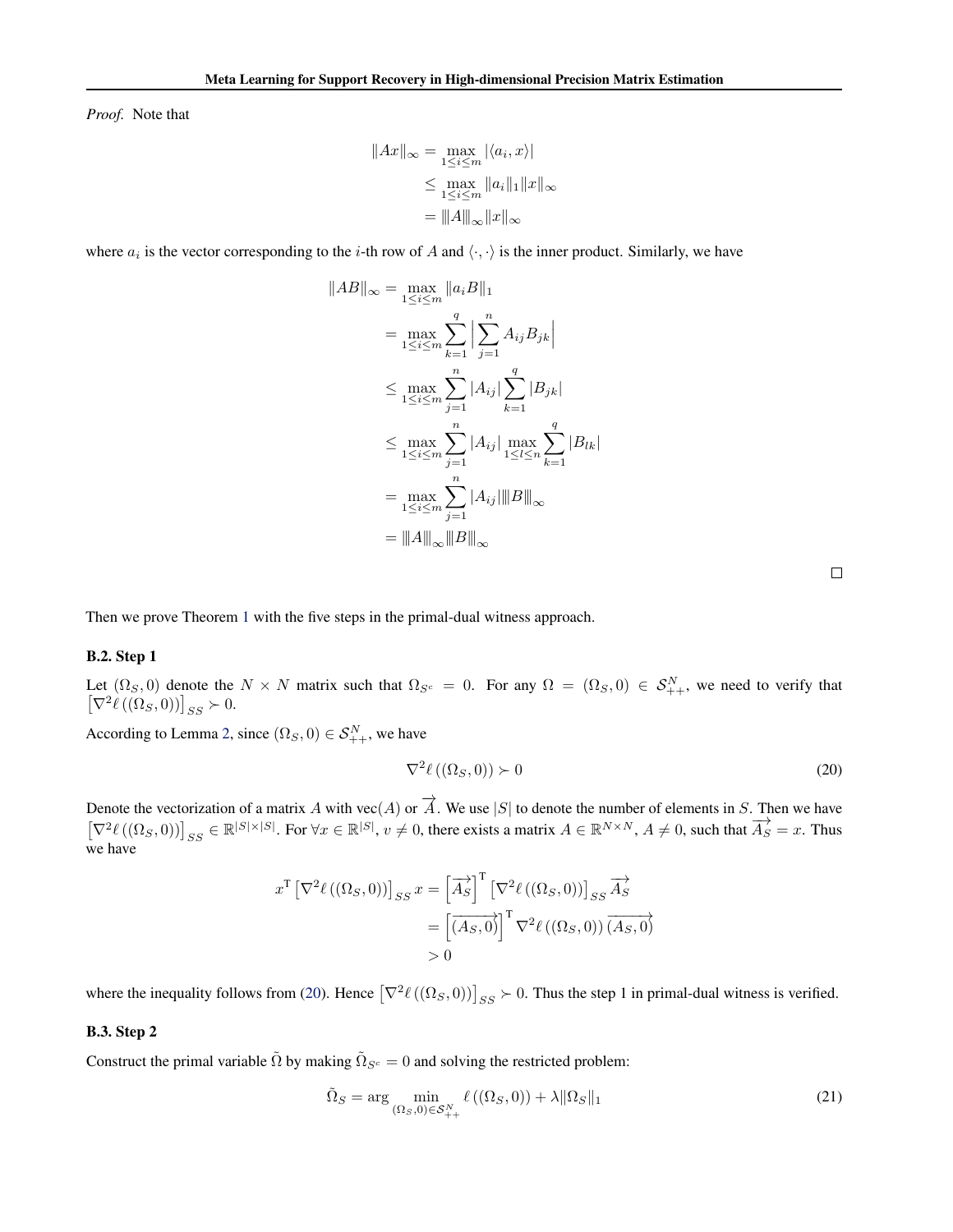### <span id="page-2-0"></span>B.4. Step 3

Choose the dual variable  $\tilde{Z}$  in order to fulfill the complementary slackness condition of [\(5\)](#page--1-0):

$$
\begin{cases}\n\tilde{Z}_{ij} = 1, & \text{if } \tilde{\Omega}_{ij} > 0 \\
\tilde{Z}_{ij} = -1, & \text{if } \tilde{\Omega}_{ij} < 0 \\
\tilde{Z}_{ij} \in [-1, 1], & \text{if } \tilde{\Omega}_{ij} = 0\n\end{cases}
$$
\n(22)

Therefore we have

$$
\|\tilde{Z}\|_{\infty} \le 1\tag{23}
$$

### B.5. Step 4

 $\tilde{Z}$  is the subgradient of  $\|\tilde{\Omega}\|_1$ . Solve for the dual variable  $\tilde{Z}_{S^c}$  in order that  $(\tilde{\Omega}, \tilde{Z})$  fulfills the stationarity condition of [\(5\)](#page--1-0):

$$
\left[\nabla\ell\left(\left(\tilde{\Omega}_S,0\right)\right)\right]_S + \lambda \tilde{Z}_S = 0\tag{24}
$$

$$
\left[\nabla\ell\left(\left(\tilde{\Omega}_S,0\right)\right)\right]_{S^c} + \lambda \tilde{Z}_{S^c} = 0\tag{25}
$$

#### B.6. Step 5

Now we need to verify that the dual variable solved by Step 4 satisfied the strict dual feasibility condition:

$$
\|\tilde{Z}_{S^c}\|_{\infty} < 1\tag{26}
$$

which, according to the stationarity condition, is equivalent to

$$
\frac{1}{\lambda} \|\left[\nabla \ell\left(\left(\tilde{\Omega}_S, 0\right)\right)\right]_{S^c} \|_{\infty} < 1\tag{27}
$$

This is the crucial part in the primal-dual witness approach. If we can show the strict dual feasibility condition holds, we can claim that the solution in [\(21\)](#page-1-0) is equal to the solution in [\(5\)](#page--1-0), i.e.,  $\tilde{\Omega} = \hat{\Omega}$ . Thus we will have

$$
\operatorname{supp}\left(\hat{\Omega}\right)=\operatorname{supp}\left(\tilde{\Omega}\right)\subseteq S=\operatorname{supp}\left(\bar{\Omega}\right)
$$

### B.7. Proof of the Strict Dual Feasibility Condition

Plug the gradient of loss function  $(17)$  in the stationarity condition of  $(5)$ , we have

$$
\sum_{k=1}^{K} T^{(k)} \left( \hat{\Sigma}^{(k)} - \tilde{\Omega}^{-1} \right) + \lambda \tilde{Z} = 0 \tag{28}
$$

Define  $\bar{\Sigma} = \bar{\Omega}^{-1}$ ,  $W^{(k)} := \hat{\Sigma}^{(k)} - \bar{\Sigma}$ ,  $\Psi := \tilde{\Omega} - \bar{\Omega}$ ,  $R(\Psi) := \tilde{\Omega}^{-1} - \bar{\Sigma} + \bar{\Omega}^{-1} \Psi \bar{\Omega}^{-1}$ . Then we can rewrite (28) as

$$
\sum_{k} T^{(k)} W^{(k)} + T \left( \bar{\Omega}^{-1} \Psi \bar{\Omega}^{-1} - R(\Psi) \right) + \lambda \tilde{Z} = 0 \tag{29}
$$

From vectorization of product of matrices, we have:

$$
\overrightarrow{\Omega}^{-1}\overrightarrow{\Psi}\overrightarrow{\Omega}^{-1} = \overrightarrow{\Gamma}\overrightarrow{\Psi}
$$
\n(30)

where  $\bar{\Gamma} := \bar{\Omega}^{-1} \otimes \bar{\Omega}^{-1}$ . Then vectorize both sides of (29) and we can get:

$$
T\left(\bar{\Gamma}_{SS}\overrightarrow{\Psi}_{S} - \overrightarrow{R}_{S} \right) + \sum_{k=1}^{K} T^{(k)} \overrightarrow{W_{S}^{(k)}} + \lambda \overrightarrow{\tilde{Z}_{S}} = 0
$$
\n(31)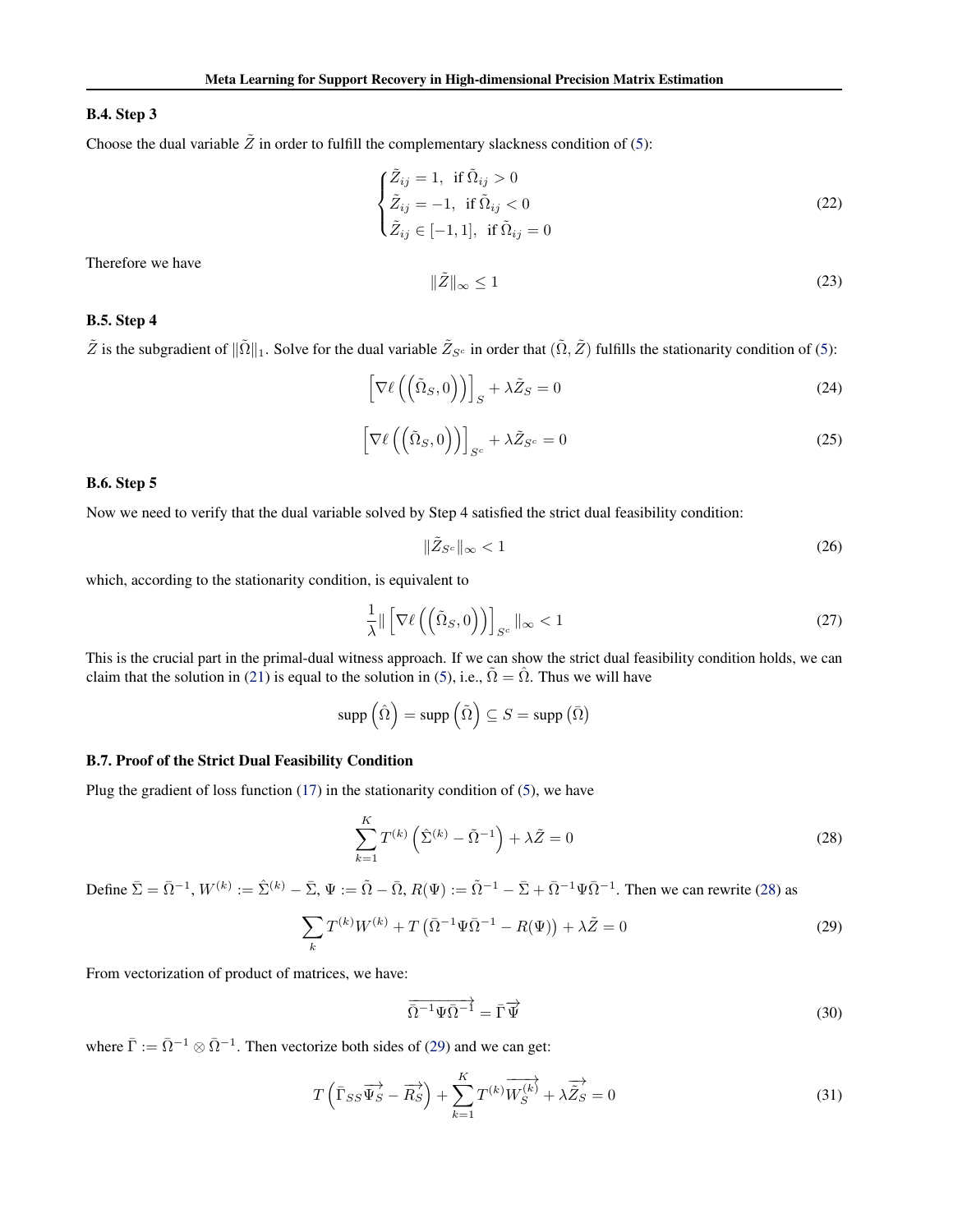$$
T\left(\bar{\Gamma}_{S^cS}\overrightarrow{\Psi_S} - \overrightarrow{R_{S^c}}\right) + \sum_{k=1}^K T^{(k)}\overrightarrow{W_{S^c}^{(k)}} + \lambda \overrightarrow{\tilde{Z}_{S^c}} = 0
$$
\n(32)

<span id="page-3-0"></span>where we write  $R(\Psi)$  as R for simplicity. By solving [\(31\)](#page-2-0) for  $\overrightarrow{\Psi_S}$ , we get:

$$
\overrightarrow{\Psi}_{S} = \frac{1}{T} \overrightarrow{\Gamma}_{SS}^{-1} \left( T \overrightarrow{R}_{S} - \sum_{k=1}^{K} T^{(k)} \overrightarrow{W}_{S}^{(k)} - \lambda \overrightarrow{\tilde{Z}}_{S} \right)
$$
(33)

where we write  $(\bar{\Gamma}_{SS})^{-1}$  as  $\bar{\Gamma}_{SS}^{-1}$  for simplicity. Plug (33) in (32) to solve for  $\overrightarrow{\tilde{Z}_{S^c}}$ :

$$
\overrightarrow{\tilde{Z}_{S^c}} = -\frac{1}{\lambda} T \overrightarrow{\Gamma}_{S^c S} \overrightarrow{\Psi_S} + \frac{1}{\lambda} T \overrightarrow{R_{S^c}} - \frac{1}{\lambda} \sum_{k=1}^K T^{(k)} \overrightarrow{W_{S^c}^{(k)}}
$$
\n
$$
= -\frac{1}{\lambda} \overrightarrow{\Gamma}_{S^c S} \overrightarrow{\Gamma}_{SS}^{-1} \left( T \overrightarrow{R_S} - \sum_{k=1}^K T^{(k)} \overrightarrow{W_S^{(k)}} - \lambda \overrightarrow{\tilde{Z}_S} \right) + \frac{1}{\lambda} T \overrightarrow{R_{S^c}} - \frac{1}{\lambda} \sum_{k=1}^K T^{(k)} \overrightarrow{W_{S^c}^{(k)}}
$$
\n
$$
= -\frac{1}{\lambda} \overrightarrow{\Gamma}_{S^c S} \overrightarrow{\Gamma}_{SS}^{-1} \left( T \overrightarrow{R_S} - \sum_{k=1}^K T^{(k)} \overrightarrow{W_S^{(k)}} \right) + \overrightarrow{\Gamma}_{S^c S} \overrightarrow{\Gamma}_{SS}^{-1} \overrightarrow{\tilde{Z}_S} + \frac{1}{\lambda} \left( T \overrightarrow{R_{S^c}} - \sum_{k=1}^K T^{(k)} \overrightarrow{W_{S^c}^{(k)}} \right)
$$

According to [\(18\)](#page-0-0) and the expression above, we have:

$$
\begin{split}\n\|\overrightarrow{\tilde{Z}_{S^c}}\|_{\infty} &\leq \frac{1}{\lambda} \|\overrightarrow{\Gamma}_{S^c S} \overrightarrow{\Gamma}_{SS}^{-1} \left( T \overrightarrow{R_S} - \sum_{k=1}^K T^{(k)} \overrightarrow{W_S^{(k)}} \right) \|_{\infty} + \|\overrightarrow{\Gamma}_{S^c S} \overrightarrow{\Gamma}_{SS}^{-1} \overrightarrow{\tilde{Z}}_S \|_{\infty} \\
&\quad + \frac{1}{\lambda} \left( T \|\overrightarrow{R_{S^c}}\|_{\infty} + \|\sum_{k=1}^K T^{(k)} \overrightarrow{W_S^{(k)}}\|_{\infty} \right) \\
&\leq \frac{1}{\lambda} \|\|\overrightarrow{\Gamma}_{S^c S} \overrightarrow{\Gamma}_{SS}^{-1}\|_{\infty} \left( T \|\overrightarrow{R_S}\|_{\infty} + \|\sum_{k=1}^K T^{(k)} \overrightarrow{W_S^{(k)}}\|_{\infty} \right) \\
&\quad + \|\overrightarrow{\Gamma}_{S^c S} \overrightarrow{\Gamma}_{SS}^{-1}\|_{\infty} + \frac{1}{\lambda} \left( T \|\overrightarrow{R_{S^c}}\|_{\infty} + \|\sum_{k=1}^K T^{(k)} \overrightarrow{W_S^{(k)}}\|_{\infty} \right)\n\end{split}
$$

where we have used  $\parallel$  $\overrightarrow{\tilde{Z}_S} \|_{\infty} \le 1$  by [\(23\)](#page-2-0).

Therefore under Assumption [1,](#page--1-0) we have:

$$
\|\tilde{Z}_{S^c}\|_{\infty} = \|\overrightarrow{\tilde{Z}_{S^c}}\|_{\infty} \le \frac{2-\alpha}{\lambda} \left( T\|\overrightarrow{R}\|_{\infty} + \|\sum_{k=1}^K T^{(k)}\overrightarrow{W^{(k)}}\|_{\infty} \right) + 1 - \alpha
$$

If we can bound the two terms:  $T \|\vec{R}\|_{\infty}$ ,  $\|\sum_{k=1}^{K} T^{(k)} \overrightarrow{W^{(k)}}\|_{\infty} \le \frac{\alpha \lambda}{8}$ , then we will have:

$$
\|\tilde{Z}_{S^c}\|_\infty \leq 1-\frac{\alpha}{2} < 1
$$

From all the reasoning so far, we have the following Lemma:

**Lemma 4.** If we have  $T\|\overrightarrow{R(\Psi)}\|_{\infty}$ ,  $\|\sum_{k=1}^{K} T^{(k)}\overrightarrow{W^{(k)}}\|_{\infty} \leq \frac{\alpha\lambda}{8}$ , then

$$
\|\tilde Z_{S^c}\|_\infty<1,
$$

*i.e., the strict-dual feasibility condition is fulfilled.*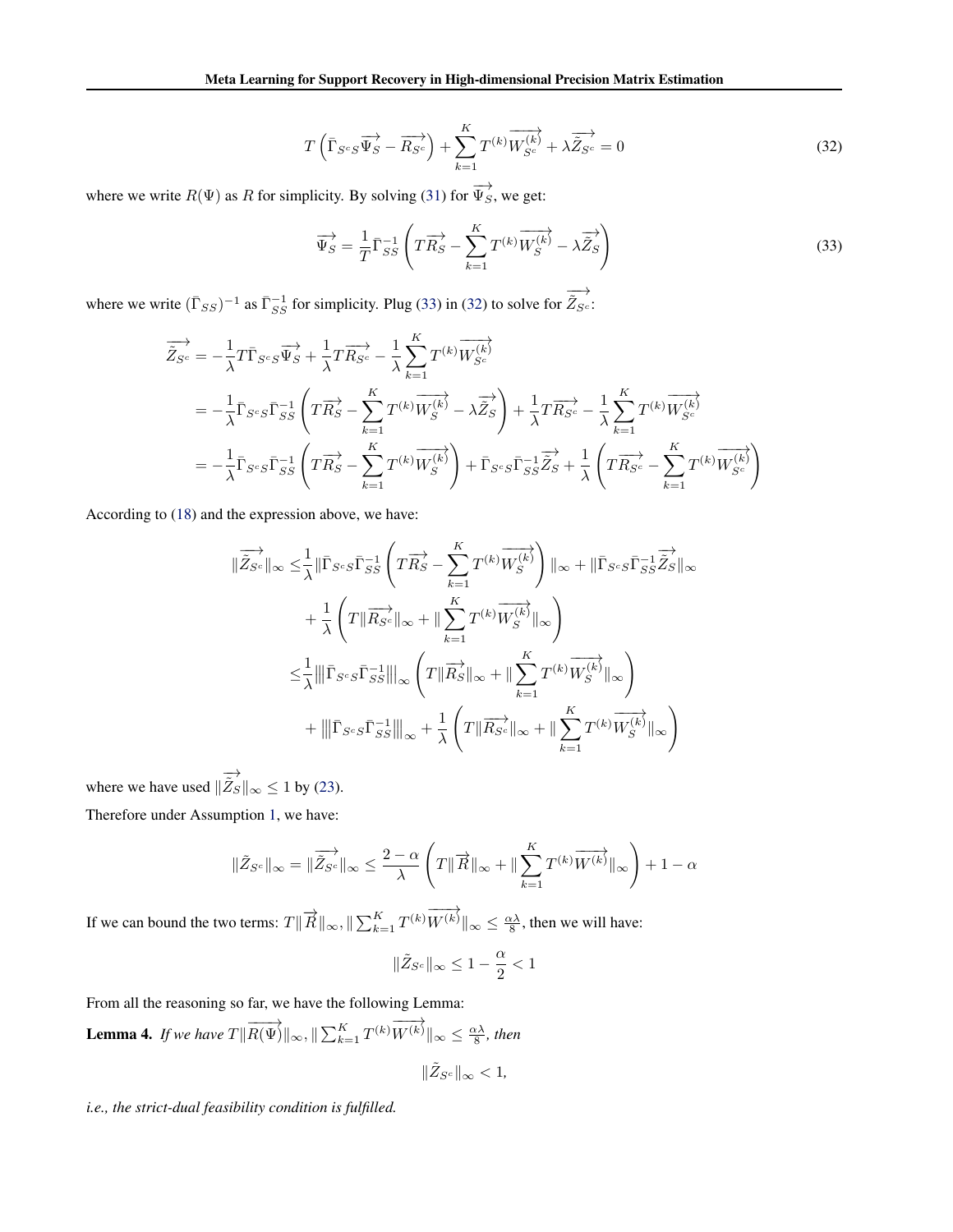<span id="page-4-0"></span>Thus the key step is to bound  $T \|\overrightarrow{R}\|_{\infty}$  and  $\|\sum_{k=1}^{K} T^{(k)} \overrightarrow{W^{(k)}}\|_{\infty}$  by  $\frac{\alpha \lambda}{8}$ . We will first consider  $T \|\overrightarrow{R}\|_{\infty}$ .

We have the following Lemma in [\(Ravikumar et al.,](#page--1-0) [2011\)](#page--1-0) (Lemma 5):

**Lemma 5.** For any  $\rho \in \mathbb{R}^{N \times N}$ , If we have  $\|\rho\|_{\infty} \leq \frac{1}{3} \kappa_{\bar{\Sigma}} d$ , then the matrix  $J(\rho) := \sum_{k=0}^{\infty} (-1)^k (\bar{\Omega}^{-1} \rho)^k$  will satisfy  $\|\Vert J^T \Vert_{\infty} \leq \frac{3}{2}$  and the matrix  $R(\rho) := (\bar{\Omega} + \rho)^{-1} - \bar{\Omega}^{-1} + \bar{\Omega}^{-1} \rho \bar{\Omega}^{-1}$  will satisfy:

$$
R(\rho) = \bar{\Omega}^{-1} \rho \bar{\Omega}^{-1} \rho J(\rho) \bar{\Omega}^{-1}
$$
\n(34)

*and*

$$
||R(\rho)||_{\infty} \le \frac{3}{2}d||\rho||_{\infty}^{2}\kappa_{\Sigma}^{3}
$$
\n(35)

 $Here \kappa_{\bar{\Sigma}} := |||\bar{\Sigma}|||_{\infty} = |||\bar{\Omega}^{-1}|||_{\infty}, d := \max_{1 \leq i \leq N} \# \{j : 1 \leq j \leq N, \bar{\Omega}_{ij} \neq 0\}.$ 

For  $R(\rho)$  defined in the above Lemma, we vectorize  $R(\rho)$ <sub>S</sub> and then we have

$$
\overrightarrow{R(\rho)}_S = \text{vec}\left(\left[(\overline{\Omega} + \rho)^{-1} - \overline{\Omega}^{-1}\right]_S\right) + \text{vec}\left([\overline{\Omega}^{-1}\rho\overline{\Omega}^{-1}]_S\right) \n= \text{vec}\left(\left[(\overline{\Omega} + \rho)^{-1}\right]_S - \left[\overline{\Omega}^{-1}\right]_S\right) + \overline{\Gamma}_{SS}\overrightarrow{\rho}_S^2
$$
\n(36)

where the first line follows from the definition of  $R(\rho)$  in Lemma 5 and the second line follows from [\(30\)](#page-2-0)

Define  $\kappa_{\bar{\Gamma}} := \left\| \left\| \bar{\Gamma}_{SS}^{-1} \right\| \right\|_{\infty}$ . For  $\Omega \in \mathbb{R}^{N \times N}$ , define the subgradient of [\(21\)](#page-1-0) as  $G(\Omega_S)$ , i.e.,  $G(\Omega_S) := -T[\Omega^{-1}]_S +$  $\sum_{k=1}^K T^{(k)} \hat{\Sigma}_S^{(k)} + \lambda \tilde{Z}_S$ . Since we have proved in Step 1 that  $\ell$  is strictly convex,  $\tilde{\Omega}_S$  is the only solution of the restricted problem of [\(21\)](#page-1-0). Therefore  $\tilde{\Omega}_S$  is the only solution that satisfies the stationary condition  $G(\Omega_S) = 0$ .

Next for 
$$
\rho \in \mathbb{R}^{N \times N}
$$
, define  $F(\overrightarrow{\rho_S}) = -\frac{1}{T} \overrightarrow{\Gamma_{SS}} \overrightarrow{G} (\overrightarrow{\Omega_S} + \rho_S) + \overrightarrow{\rho_S}$ . Then:  

$$
F(\overrightarrow{\rho_S}) = \overrightarrow{\rho_S} \Leftrightarrow G(\overrightarrow{\Omega_S} + \rho_S) = 0 \Leftrightarrow \overrightarrow{\Omega_S} + \rho_S = \overrightarrow{\Omega_S}
$$

Thus the fixed point of  $F(\cdot)$  is  $\Psi_S = \tilde{\Omega}_S - \bar{\Omega}_S$  and it is unique.

Now define  $r := 2\kappa_{\bar{\Gamma}}\left(\frac{\lambda}{T} + \|\sum_{k=1}^K \frac{T^{(k)}}{T}W^{(k)}\|_{\infty}\right)$ . Suppose  $r \le \min\left\{\frac{1}{3\kappa_{\bar{\Sigma}}d}, \frac{1}{3\kappa_{\bar{\Sigma}}^3\kappa_{\bar{\Gamma}}d} \right\}$ . Define the  $\ell_{\infty}$  radius-r ball  $\mathbb{B}(r) := \{\rho_S : ||\rho_S||_{\infty} \leq r\}$ . For  $\forall \rho_S \in \mathbb{B}(r)$ , define  $\rho = (\rho_S, 0)$ , i.e.,  $[\rho]_S = \rho_S$  and  $[\rho]_{S^c} = 0$ . We have:

$$
G(\bar{\Omega}_S + \rho_S) = T\left(-[(\bar{\Omega} + \rho)^{-1}]_S + [\bar{\Omega}^{-1}]_S\right) + \sum_{k=1}^K T^{(k)} W_S^{(k)} + \lambda \tilde{Z}_S
$$

Then,

$$
F(\overrightarrow{\rho_S}) = -\frac{1}{T} \overrightarrow{\Gamma_{SS}} \text{vec} \left( T \left( -[(\overrightarrow{\Omega} + \rho)^{-1}]_S + [\overrightarrow{\Omega}^{-1}]_S \right) + \sum_{k=1}^K T^{(k)} W_S^{(k)} + \lambda \tilde{Z}_S \right) + \overrightarrow{\rho_S}
$$
  
\n
$$
= \overrightarrow{\Gamma_{SS}} \left\{ \text{vec} \left( [(\overrightarrow{\Omega} + \rho)^{-1}]_S - [\overrightarrow{\Omega}^{-1}]_S \right) + \overrightarrow{\Gamma}_{SS} \overrightarrow{\rho_S} \right\} - \frac{1}{T} \overrightarrow{\Gamma_{SS}} \text{vec} \left( \sum_{k=1}^K T^{(k)} W_S^{(k)} + \lambda \tilde{Z}_S \right)
$$
  
\n
$$
= \overrightarrow{\Gamma_{SS}} \frac{1}{R(\rho)_S} - \frac{1}{T} \overrightarrow{\Gamma_{SS}} \left( \sum_{k=1}^K T^{(k)} W_S^{(k)} + \lambda \overrightarrow{\tilde{Z}}_S \right)
$$
  
\n
$$
V_2
$$
 (37)

where the third line follows from (36). For  $V_2$  defined above we have:

$$
||V_2||_{\infty} \le |||\bar{\Gamma}_{SS}^{-1}|||_{\infty} ||\frac{\lambda}{T} \overrightarrow{\tilde{Z}}_S + \sum_{k=1}^K \frac{T^{(k)}}{T} W^{(k)}||_{\infty} \\
\le \kappa_{\bar{\Gamma}} \left(\frac{\lambda}{T} + ||\sum_{k=1}^K \frac{T^{(k)}}{T} W^{(k)}||_{\infty}\right) \\
= \frac{r}{2}
$$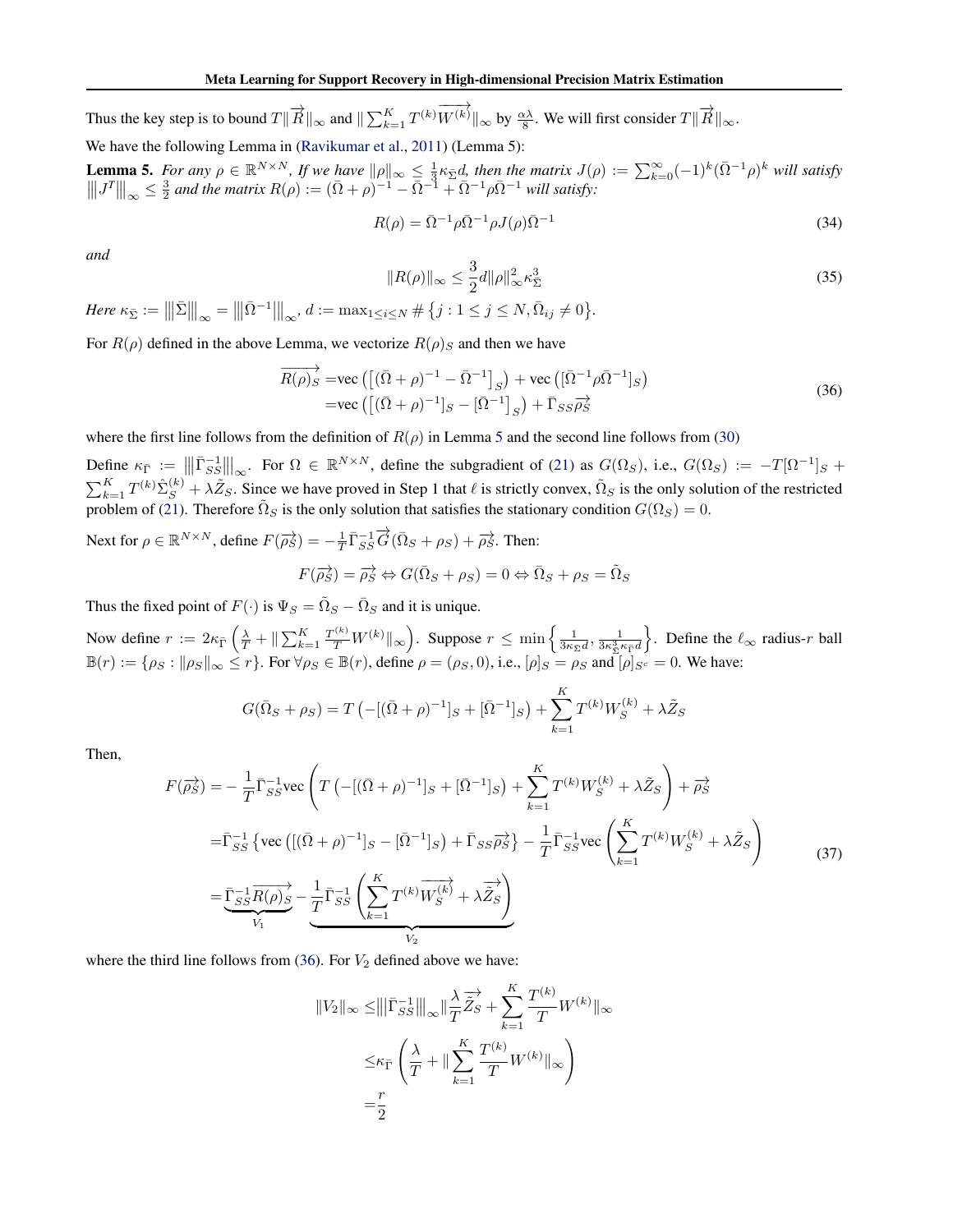where the first inequality follows from [\(18\)](#page-0-0), the second inequality follows from [\(23\)](#page-2-0) and the third line follows from the definition of r.

For  $V_1$  defined in [\(37\)](#page-4-0) we have:

$$
||V_1||_{\infty} \le |||\bar{\Gamma}_{SS}^{-1}|||_{\infty} ||R(\rho)_S||_{\infty}
$$
  
\n
$$
\le \kappa_{\bar{\Gamma}} ||R(\rho)||_{\infty}
$$
  
\n
$$
\le \kappa_{\bar{\Gamma}} \left(\frac{3}{2}d\kappa_{\bar{\Sigma}}^3\right) ||\rho||_{\infty}^2
$$
  
\n
$$
\le \frac{3}{2}d\kappa_{\bar{\Sigma}}^3 \kappa_{\bar{\Gamma}} r^2
$$
  
\n
$$
\le \frac{r}{2}
$$
 (38)

where the first inequality is due to [\(18\)](#page-0-0) and the second inequality is due to Lemma [5](#page-4-0) and  $\|\rho\|_{\infty} = \|\rho_S\|_{\infty} \leq r$ .

Thus  $||F(\overrightarrow{\rho_S})||_{\infty} \leq r$ ,  $F(\overrightarrow{\rho_S}) \in \mathbb{B}(r)$ , which indicates  $F(\mathbb{B}(r)) \subset \mathbb{B}(r)$ . By Brouwer's fixed point theorem (see e.g., [\(Ortega & Rheinboldt,](#page--1-0) [2000\)](#page--1-0)), there exists some fixed point of  $F(\cdot)$  in  $\mathbb{B}(r)$ . We have proved that the fixed point of  $F(\cdot)$  is  $\Psi_S$  and it is unique, therefore  $\Psi_S \in \mathbb{B}(r)$ , i.e.,  $\|\Psi\|_{\infty} = \|\Psi_S\|_{\infty} \leq r$ . Thus by Lemma [5,](#page-4-0)  $\|R(\Psi)\|_{\infty} \leq \frac{3}{2}d\|\Psi\|_{\infty}^2 \kappa_{\Sigma}^3$ .

From all the reasoning so far, we have the following Lemma:

**Lemma 6.** If 
$$
r = 2\kappa_{\overline{\Gamma}} \left( \frac{\lambda}{T} + \|\sum_{k=1}^K \frac{T^{(k)}}{T} W^{(k)}\|_{\infty} \right) \le \min \left\{ \frac{1}{3\kappa_{\Sigma} d}, \frac{1}{3\kappa_{\Sigma}^3 \kappa_{\Gamma} d} \right\}
$$
, then  

$$
\|\Psi\|_{\infty} \le r
$$

*and*

$$
||R(\Psi)||_{\infty} \leq \frac{3}{2}d||\Psi||_{\infty}^2 \kappa_{\Sigma}^3
$$

If  $\|\sum_{k=1}^K \frac{T^{(k)}}{T} W^{(k)} \|_\infty \le \xi$  with  $\xi > 0$ , then choosing  $\lambda = \frac{8T\xi}{\alpha}$ , we will have

$$
\|\sum_{k=1}^K T^{(k)} W^{(k)}\|_{\infty} \le \frac{\alpha\lambda}{8}
$$

as well as

$$
r = 2\kappa_{\bar{\Gamma}} \left( \frac{\lambda}{T} + \|\sum_{k=1}^{K} \frac{T^{(k)}}{T} W^{(k)}\|_{\infty} \right) \leq 2\kappa_{\bar{\Gamma}} \left( \frac{8}{\alpha} + 1 \right) \xi
$$

For  $\xi \leq \delta^* := \frac{\alpha^2}{2\kappa_{\bar{\Gamma}}(\alpha+8)^2} \min\left\{\frac{1}{3\kappa_{\bar{\Sigma}}^2 d}, \frac{1}{3\kappa_{\Sigma}^3 \kappa_{\bar{\Gamma}} d}\right\}$  $\}$ , we have  $r \leq \min\left\{\frac{1}{3\kappa_{\bar{\Sigma}}d}, \frac{1}{3\kappa_{\bar{\Sigma}}^3\kappa_{\bar{\Gamma}}d}\right\}$ o . Thus according to Lemma 6, we have

$$
\|\Psi\|_{\infty} = \|\Psi_S\|_{\infty} \le r \le 2\kappa_{\bar{\Gamma}}\left(\frac{8}{\alpha} + 1\right)\xi
$$

Therefore,

$$
||R(\Psi)||_{\infty} \leq \frac{3}{2}d||\Psi||_{\infty}^{2} \kappa_{\Sigma}^{3}
$$
  
\n
$$
\leq 6d\kappa_{\Sigma}^{3} \kappa_{\Gamma}^{2} \left(\frac{8}{\alpha} + 1\right)^{2} \delta^{2}
$$
  
\n
$$
= \left(6d\kappa_{\Sigma}^{3} \kappa_{\Gamma}^{2} \left(\frac{8}{\alpha} + 1\right)^{2} \xi\right) \frac{\alpha\lambda}{8T}
$$
  
\n
$$
\leq \frac{\alpha\lambda}{8T}
$$

Then by Lemma [4,](#page-3-0)  $\|\tilde{Z}_{S^c}\|_{\infty}$   $\leq 1$  and the strict dual feasibility condition is fulfilled. According to the primal-dual witness approach,  $\text{supp}(\hat{\Omega}) = \text{supp}(\tilde{\Omega}) \subseteq \text{supp}(\bar{\Omega})$ .

From all the reasoning so far, we can state the following lemma.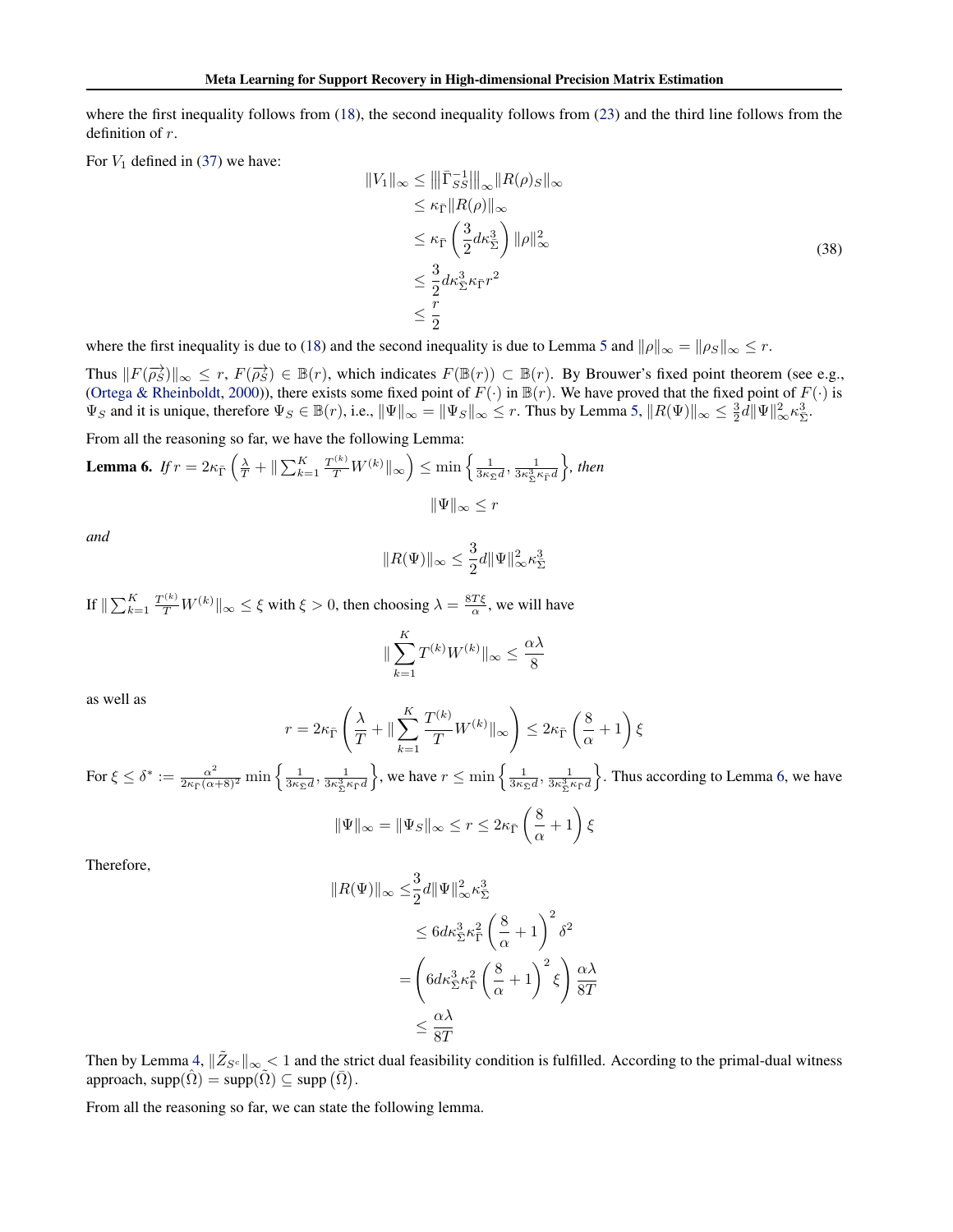<span id="page-6-0"></span>**Lemma 7.** If  $\|\sum_{k=1}^K \frac{T^{(k)}}{T} W^{(k)}\|_{\infty} \leq \xi$  with  $\xi \in (0, \delta^*]$ , then choosing  $\lambda = \frac{8T\xi}{\alpha}$ , we have  $\hat{\Omega} = \tilde{\Omega}$ , supp $(\hat{\Omega}) \subseteq supp(\bar{\Omega})$ *and*

$$
\|\hat{\Omega} - \bar{\Omega}\|_{\infty} = \|\Psi\|_{\infty} \leq 2\kappa_{\bar{\Gamma}}\left(\frac{8}{\alpha} + 1\right)\xi
$$

For the next step, we need to prove the tail condition of  $\sum_{k=1}^{K} \frac{T^{(k)}}{T} W^{(k)}$ , that is, for  $\xi > 0$ ,  $\|\sum_{k=1}^{K} \frac{T^{(k)}}{T} W^{(k)}\|_{\infty} \le \xi$  with high probability.

#### B.8. Proof of the Tail Condition

Note that for  $k = 1, \ldots, K$ ,

$$
W^{(k)} = \hat{\Sigma}^{(k)} - \bar{\Sigma} = \hat{\Sigma}^{(k)} - \bar{\Sigma}^{(k)} + \bar{\Sigma}^{(k)} - \bar{\Sigma} = \hat{\Sigma}^{(k)} - \bar{\Sigma}^{(k)} + (\bar{\Omega} + \Delta^{(k)})^{-1} - \bar{\Sigma}
$$
(39)

Here  $\{\Delta^{(k)}\}_{k=1}^K$  are i.i.d. random matrices following the distribution P specified in Definition [3.](#page--1-0) To achieve the tail condition of  $\sum_{k=1}^{K} \frac{T^{(k)}}{T} W^{(k)}$ , we can bound the random terms with respect to  $\{\Delta^{(k)}\}_{k=1}^{K}$  and the random terms with respect to the empirical sample covariance matrices  $\{\hat{\Sigma}^{(k)}\}_{k=1}^K$  separately.

We have assumed that the sample size is the same for all tasks, i.e., there are  $n$  samples for each of the  $K$  tasks and  $T^{(k)}/T = 1/K$ . For the sample covariance matrices, we have the following lemma:

**Lemma 8.** For  $\{X_t^{(k)}\}_{1\leq t\leq n, 1\leq k\leq K}$  following a family of random N-dimensional multivariate sub-Gaussian distributions *of size* K *with parameter* σ *described in Definition [3,](#page--1-0) we have*

$$
\mathbb{P}\left[\left|\sum_{k=1}^{K} \frac{1}{K} \left(\hat{\Sigma}_{ij}^{(k)} - \bar{\Sigma}_{ij}^{(k)}\right)\right| > \nu\right] \le \exp\left\{-\frac{nK\nu^2}{128\left(1 + 4\sigma^2\right)^2 \gamma^2}\right\} \tag{40}
$$

*and*

$$
\mathbb{P}\left[\|\sum_{k=1}^{K} \frac{1}{K} \left(\hat{\Sigma}^{(k)} - \bar{\Sigma}^{(k)}\right) \|_{\infty} > \nu\right] \le 2N(N+1) \exp\left\{-\frac{nK\nu^{2}}{128\left(1 + 4\sigma^{2}\right)^{2} \gamma^{2}}\right\}
$$
(41)

 $for \ \hat{\Sigma}^{(k)} = \frac{1}{n} \sum_{t=1}^{n} X_t^{(k)} (X_t^{(k)})^T, \ 1 \leq i, j \leq N, \ and \ 0 \leq \nu \leq 8 (1 + 4 \sigma^2) \ \gamma.$ 

The proof of this lemma is in Section [G.](#page-14-0)

For  $\{\Delta^{(1)}\}_{k=1}^K$ , we have the following lemma

**Lemma 9.** For  $\{\Delta^{(k)}\}_{k=1}^K$  in a family of random N-dimensional multivariate sub-Gaussian distributions of size K with *parameter* σ *described in Definition [3,](#page--1-0) define*

$$
H(\Delta^{(1)}, \dots, \Delta^{(K)}) := \frac{1}{K} \sum_{k=1}^{K} \bar{\Sigma}^{(k)} = \frac{1}{K} \sum_{k=1}^{K} \left( \bar{\Omega} + \Delta^{(k)} \right)^{-1}
$$
(42)

*Then we have*

$$
\mathbb{P}\left[\|H - \mathbb{E}[H]\|_{2} > t\right] \le 2N \exp\left\{-\frac{\lambda_{\min}^{4} K t^{2}}{128c_{\max}^{2}}\right\}
$$
\n(43)

*for*  $t \geq 0$  *and*  $\lambda_{\min} = \lambda_{\min}(\bar{\Omega})$ *.* 

The proof of this lemma is in Section [H.](#page-19-0)

Our goal is to find a probability upper bound for  $\|\sum_{k=1}^K \frac{T^{(k)}}{T} W^{(k)} \|_{\infty} > \xi$  with  $0 < \xi \le \delta^*$ . According to (39) and the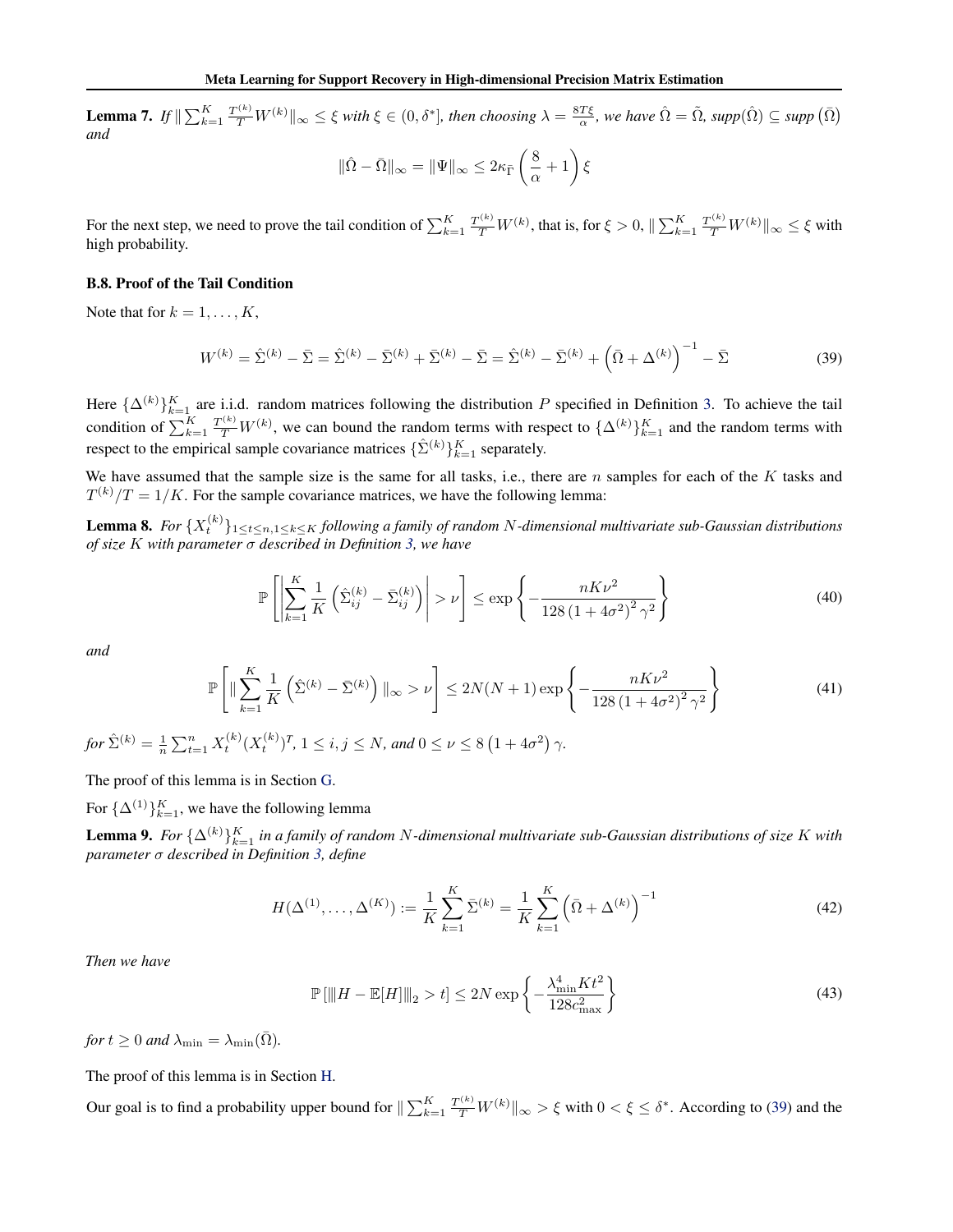<span id="page-7-0"></span>condition  $\beta \leq \delta^*/2$ , we have

$$
\|\sum_{k=1}^{K} \frac{T^{(k)}}{T} W^{(k)}\|_{\infty} = \|\sum_{k=1}^{K} \frac{1}{K} W^{(k)}\|_{\infty}
$$
  
\n
$$
\leq \|\sum_{k=1}^{K} \frac{1}{K} \left(\hat{\Sigma}^{(k)} - \bar{\Sigma}^{(k)}\right) \|_{\infty} + \|\frac{1}{K} \sum_{k=1}^{K} \bar{\Sigma}^{(k)} - \bar{\Sigma} \|_{\infty}
$$
  
\n
$$
= \|\sum_{k=1}^{K} \frac{1}{K} \left(\hat{\Sigma}^{(k)} - \bar{\Sigma}^{(k)}\right) \|_{\infty} + \|H - \mathbb{E}[H] + \mathbb{E}[H] - \bar{\Sigma} \|_{\infty}
$$
  
\n
$$
= \|\sum_{k=1}^{K} \frac{1}{K} \left(\hat{\Sigma}^{(k)} - \bar{\Sigma}^{(k)}\right) \|_{\infty} + \|H - \mathbb{E}[H] \|_{2} + \|\mathbb{E}[H] - \bar{\Sigma} \|_{\infty}
$$
  
\n
$$
\leq \|\sum_{k=1}^{K} \frac{1}{K} \left(\hat{\Sigma}^{(k)} - \bar{\Sigma}^{(k)}\right) \|_{\infty} + \|H - \mathbb{E}[H] \|_{2} + \beta
$$
  
\n(44)

where we have used the property that  $|| ||A||_2 \ge ||A||_{\infty}$  for any matrix A (see e.g., [\(Horn & Johnson,](#page--1-0) [2012\)](#page--1-0)). Now for  $\delta \in (0, \delta^*/2]$ , consider

$$
\xi = \delta + \delta^*/2 \tag{45}
$$

then  $0 < \xi \leq \delta^*$ ,  $\delta + \tau \leq \xi$  and  $\lambda = \frac{8T\xi}{\alpha} = \frac{8\delta + 4\delta^*}{\alpha}$  $\frac{+40}{\alpha}$ . According to the condition  $\beta \leq \delta^*/2$ , we know that  $\delta^*/2 - \beta \geq 0$ . Set  $t = \delta^*/2 - \beta$  in [\(43\)](#page-6-0). Then,

$$
\mathbb{P}\left[\|H - \mathbb{E}[H]\|_{2} > \delta^{*}/2 - \beta\right] \le 2N \exp\left(-\frac{\lambda_{\min}^{4} K}{128c_{\max}^{2}} \left(\frac{\delta^{*}}{2} - \beta\right)^{2}\right)
$$
(46)

By  $(44)$  and  $(45)$ , we have

$$
\left\{ \|\sum_{k=1}^K \frac{1}{K} \left(\hat{\Sigma}^{(k)} - \bar{\Sigma}^{(k)}\right) \|_\infty \le \delta \text{ and } \|H - \mathbb{E}[H]\|_2 \le \frac{\delta^*}{2} - \beta \right\} \Rightarrow \left\{ \|\sum_{k=1}^K \frac{T^{(k)}}{T} W^{(k)}\|_\infty \le \xi \right\}
$$

and thus

$$
\mathbb{P}\left[\|\sum_{k=1}^{K} \frac{T^{(k)}}{T} W^{(k)}\|_{\infty} \leq \xi\right] \geq \mathbb{P}\left[\|\sum_{k=1}^{K} \frac{1}{K} \left(\hat{\Sigma}^{(k)} - \bar{\Sigma}^{(k)}\right)\|_{\infty} \leq \delta \text{ and } \|H - \mathbb{E}[H]\|_{2} \leq \frac{\delta^{*}}{2} - \beta\right]
$$
  
\n
$$
= 1 - \mathbb{P}\left[\|\sum_{k=1}^{K} \frac{1}{K} \left(\hat{\Sigma}^{(k)} - \bar{\Sigma}^{(k)}\right)\|_{\infty} > \delta \text{ or } \|H - \mathbb{E}[H]\|_{2} > \frac{\delta^{*}}{2} - \beta\right]
$$
  
\n
$$
\geq 1 - \left(\mathbb{P}\left[\|\sum_{k=1}^{K} \frac{1}{K} \left(\hat{\Sigma}^{(k)} - \bar{\Sigma}^{(k)}\right)\|_{\infty} > \delta\right] + \mathbb{P}\left[\|H - \mathbb{E}[H]\|_{2} > \frac{\delta^{*}}{2} - \beta\right]\right)
$$
  
\n
$$
= 1 - \mathbb{P}\left[\|\sum_{k=1}^{K} \frac{1}{K} \left(\hat{\Sigma}^{(k)} - \bar{\Sigma}^{(k)}\right)\|_{\infty} > \delta\right] - 2N \exp\left(-\frac{\lambda_{\min}^{4} K}{128c_{\max}^{2}} \left(\frac{\delta^{*}}{2} - \beta\right)^{2}\right)
$$
\n(47)

where we have applied (46) for the last step.

When  $0 < \delta < 8(1 + 4\sigma^2)$   $\gamma$ , we can let  $\nu = \delta$  in [\(41\)](#page-6-0) to get

$$
\mathbb{P}\left[\|\sum_{k=1}^{K} \frac{1}{K} \left(\hat{\Sigma}^{(k)} - \bar{\Sigma}^{(k)}\right)\|_{\infty} > \delta\right] \le 1 - 2N(N+1)\exp\left\{-\frac{nK\delta^2}{128\left(1 + 4\sigma^2\right)^2 \gamma^2}\right\} \tag{48}
$$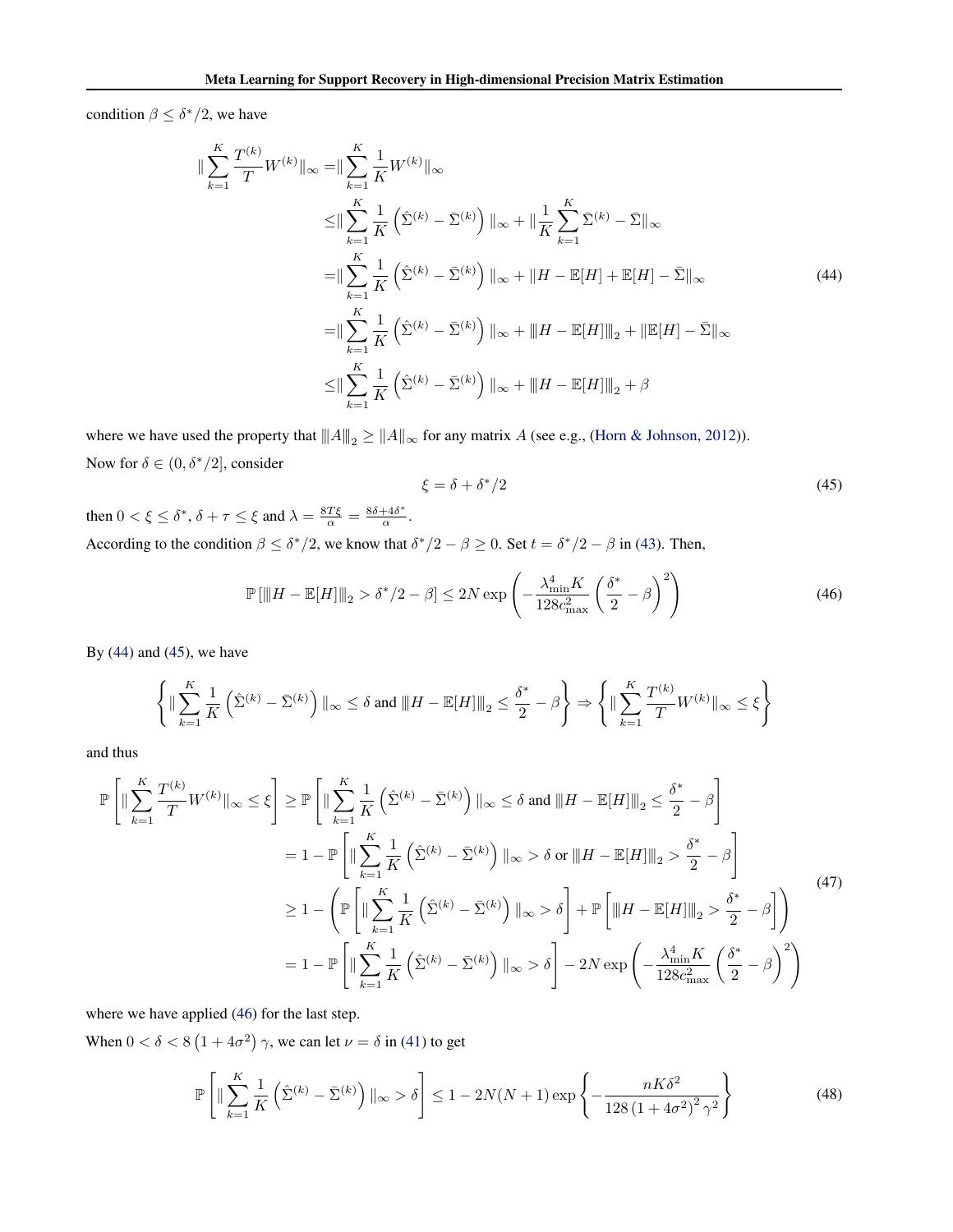<span id="page-8-0"></span>When  $\delta \ge 8(1+4\sigma^2)$   $\gamma$ , we set  $\nu = 8(1+4\sigma^2)$   $\gamma$  in [\(41\)](#page-6-0) to get

$$
\mathbb{P}\left[\|\sum_{k=1}^{K}\frac{1}{K}\left(\hat{\Sigma}^{(k)}-\bar{\Sigma}^{(k)}\right)\|_{\infty} > \delta\right] \leq \mathbb{P}\left[\|\sum_{k=1}^{K}\frac{1}{K}\left(\hat{\Sigma}^{(k)}-\bar{\Sigma}^{(k)}\right)\|_{\infty} > 8\left(1+4\sigma^{2}\right)\gamma\right] \\
\leq 2N(N+1)\exp\left\{-\frac{nK(8\left(1+4\sigma^{2}\right)\gamma)^{2}}{128\left(1+4\sigma^{2}\right)^{2}\gamma^{2}}\right\} \\
=2N(N+1)\exp\left\{-\frac{nK}{2}\right\} \tag{49}
$$

Consider the maximum value of the two upper bounds in [\(48\)](#page-7-0) and (49). We can get

$$
\mathbb{P}\left[\|\sum_{k=1}^{K} \frac{1}{K}\left(\hat{\Sigma}^{(k)} - \bar{\Sigma}^{(k)}\right)\|_{\infty} > \delta\right] \leq \max\left\{2N(N+1)\exp\left\{-\frac{nK\delta^2}{128\left(1 + 4\sigma^2\right)^2 \gamma^2}\right\}, 2N(N+1)\exp\left\{-\frac{nK}{2}\right\}\right\}
$$

$$
= 2N(N+1)\exp\left(-\frac{nK}{2}\min\left\{\frac{\delta^2}{64\left(1 + 4\sigma^2\right)^2 \gamma^2}, 1\right\}\right)
$$
(50)

According to [\(47\)](#page-7-0) and (50), we have

$$
\mathbb{P}\left[\|\sum_{k=1}^{K} \frac{T^{(k)}}{T} W^{(k)}\|_{\infty} \leq \xi\right] \geq 1 - \mathbb{P}\left[\|\sum_{k=1}^{K} \frac{1}{K} \left(\hat{\Sigma}^{(k)} - \bar{\Sigma}^{(k)}\right)\|_{\infty} > \delta\right] - 2N \exp\left(-\frac{\lambda_{\min}^{4} K}{128c_{\max}^{2}} \left(\frac{\delta^{*}}{2} - \beta\right)^{2}\right) \geq 1 - 2N(N+1) \exp\left(-\frac{nK}{2} \min\left\{\frac{\delta^{2}}{64\left(1 + 4\sigma^{2}\right)^{2} \gamma^{2}}, 1\right\}\right) \right)
$$
\n
$$
-2N \exp\left(-\frac{\lambda_{\min}^{4} K}{128c_{\max}^{2}} \left(\frac{\delta^{*}}{2} - \beta\right)^{2}\right) \tag{51}
$$

Namely, with probability at least

$$
1 - 2N(N+1)\exp\left(-\frac{nK}{2}\min\left\{\frac{\delta^2}{64\left(1+4\sigma^2\right)^2\gamma^2},1\right\}\right) - 2N\exp\left(-\frac{\lambda_{\min}^4 K}{128c_{\max}^2}\left(\frac{\delta^*}{2} - \beta\right)^2\right)
$$

we have  $\|\sum_{k=1}^K \frac{T^{(k)}}{T} W^{(k)} \|_\infty \le \xi \le \delta^*$ , supp $(\hat{\Omega}) \subseteq$  supp  $(\bar{\Omega})$  and according to Lemma [7,](#page-6-0) we have

$$
\|\hat{\Omega} - \bar{\Omega}\|_{\infty} = \|\Delta\|_{\infty} \leq 2\kappa_{\bar{\Gamma}} \left(\frac{8}{\alpha} + 1\right) \xi = \kappa_{\bar{\Gamma}} \left(\frac{8}{\alpha} + 1\right) (2\delta + \delta^*)
$$

which completes our proof of Theorem [1.](#page--1-0)

### C. Proof of Theorem [2](#page--1-0)

We have the following lemma as a sufficient condition for the sign-consistency of [\(5\)](#page--1-0). **Lemma 10.** *For*  $\xi \in (0, \delta^*]$ *, if* 

$$
\|\sum_{k=1}^{K} \frac{T^{(k)}}{T} W^{(k)}\|_{\infty} \leq x i \tag{52}
$$

*and*

$$
\frac{\omega_{\min}}{2} \ge 2\kappa_{\bar{\Gamma}} \left(\frac{8}{\alpha} + 1\right) \xi \tag{53}
$$

 $\omega_{\min} := \min_{(i,j) \in S} |\bar{\Omega}_{ij}|$ , then the estimate  $\hat{\Omega}$  of [\(5\)](#page--1-0) is sign-consistent.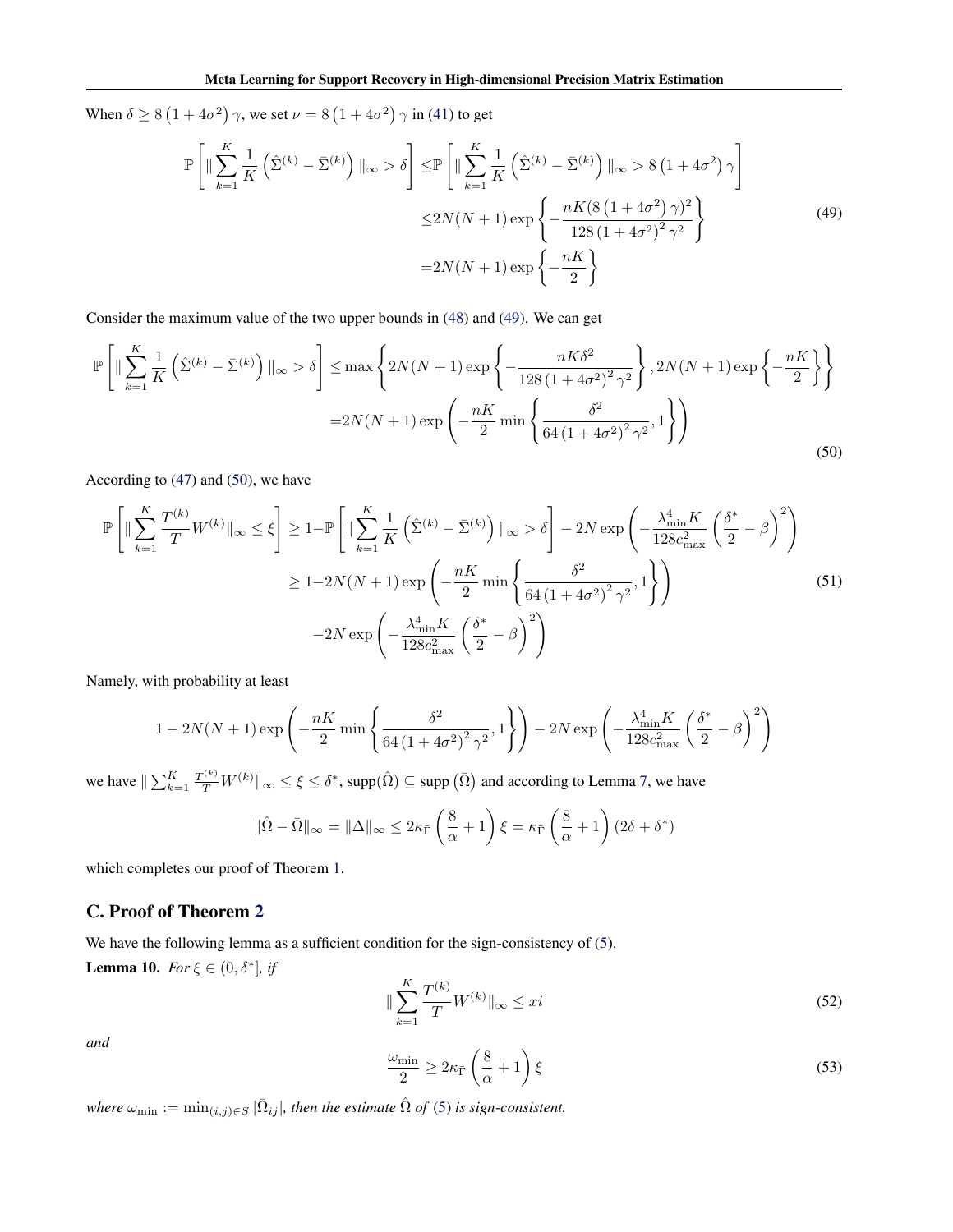The proof is in Section [I.](#page-20-0)

In the remaining part of the proof, we assume that the condition  $\beta \leq \delta^{\dagger}/2$  $\beta \leq \delta^{\dagger}/2$  stated in Theorem 2 is satisfied. We will consider two cases for different  $\omega_{\rm min}>0.$ 

Case (i). If

$$
\omega_{\min} \ge \frac{2\alpha}{8+\alpha} \min \left\{ \frac{1}{3\kappa_{\bar{\Sigma}}d}, \frac{1}{3\kappa_{\bar{\Sigma}}^3 \kappa_{\bar{\Gamma}}d} \right\} \tag{54}
$$

then

and

$$
\frac{\omega_{\min}}{2} \geq 2\kappa_{\bar{\Gamma}}\left(\frac{8}{\alpha}+1\right)\delta^*
$$

 $0<\delta^\dagger=\delta^*$ 

Thus for  $\xi = \delta^*$ , [\(53\)](#page-8-0) holds. Then according to [\(51\)](#page-8-0), with probability at least

$$
1 - 2N(N+1)\exp\left(-\frac{nK}{2}\min\left\{\frac{(\delta^*/2)^2}{64(1+4\sigma^2)^2\gamma^2},1\right\}\right) - 2N\exp\left(-\frac{\lambda_{\min}^4 K}{128c_{\max}^2}\left(\frac{\delta^*}{2} - \beta\right)^2\right)
$$
  
=  $1 - 2N(N+1)\exp\left(-\frac{nK}{2}\min\left\{\frac{(\delta^{\dagger})^2}{256(1+4\sigma^2)^2\gamma^2},1\right\}\right) - 2N\exp\left(-\frac{\lambda_{\min}^4 K}{128c_{\max}^2}\left(\frac{\delta^*}{2} - \beta\right)^2\right)$ 

we have  $\|\sum_{k=1}^K \frac{T^{(k)}}{T} W^{(k)}\|_{\infty} \le \delta^*$  and thus by Lemma [10,](#page-8-0) we have that [\(5\)](#page--1-0) is sign-consistent. Case (ii). If

$$
\omega_{\min} < \frac{2\alpha}{8+\alpha} \min \left\{ \frac{1}{3\kappa_{\bar{\Sigma}}d}, \frac{1}{3\kappa_{\bar{\Sigma}}^3 \kappa_{\bar{\Gamma}}d} \right\},
$$
\n
$$
\frac{\omega_{\min}}{2} < 2\kappa_{\bar{\Gamma}} \left( \frac{8}{\alpha} + 1 \right) \delta^*
$$

 $0<\delta^\dagger=\delta'\leq\delta^*$ 

then

and

Thus

$$
\frac{\omega_{\min}}{2} \ge 2\kappa_{\bar{\Gamma}} \left(\frac{8}{\alpha} + 1\right) \delta'
$$
\n(55)

Now apply [\(51\)](#page-8-0) with  $\xi = \delta' = \delta^{\dagger}$ , we have

$$
\begin{split} \mathbb{P}\left[\|\sum_{k=1}^{K}\frac{T^{(k)}}{T}W^{(k)}\|_{\infty} &\leq \delta'\right] &\geq 1-2N(N+1)\exp\left(-\frac{nK}{2}\min\left\{\frac{(\delta'-\delta^*/2)^2}{64\left(1+4\sigma^2\right)^2\gamma^2},1\right\}\right) \\ &-2N\exp\left(-\frac{\lambda_{\min}^4 K}{128c_{\max}^2}\left(\frac{\delta^*}{2}-\beta\right)^2\right) \\ &\geq 1-2N(N+1)\exp\left(-\frac{nK}{2}\min\left\{\frac{(\delta^\dagger-\delta^\dagger/2)^2}{64\left(1+4\sigma^2\right)^2\gamma^2},1\right\}\right) \\ &-2N\exp\left(-\frac{\lambda_{\min}^4 K}{128c_{\max}^2}\left(\frac{\delta^*}{2}-\beta\right)^2\right) \\ & =1-2N(N+1)\exp\left(-\frac{nK}{2}\min\left\{\frac{(\delta^\dagger)^2}{256\left(1+4\sigma^2\right)^2\gamma^2},1\right\}\right) \\ &-2N\exp\left(-\frac{\lambda_{\min}^4 K}{128c_{\max}^2}\left(\frac{\delta^*}{2}-\beta\right)^2\right) \end{split}
$$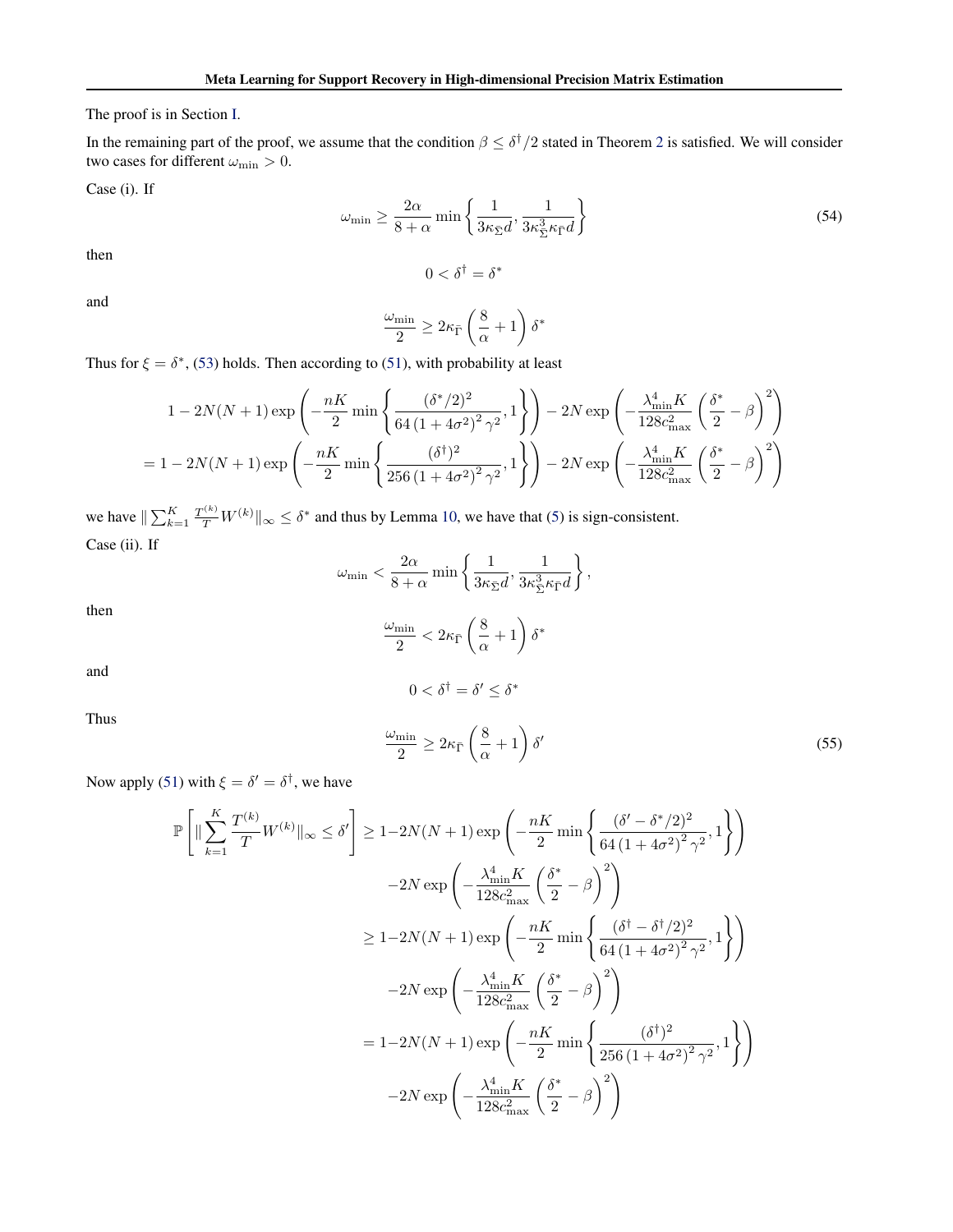<span id="page-10-0"></span>Therefore with probability at least

$$
1 - 2N(N+1)\exp\left(-\frac{nK}{2}\min\left\{\frac{(\delta^{\dagger})^2}{256\left(1+4\sigma^2\right)^2\gamma^2},1\right\}\right) - 2N\exp\left(-\frac{\lambda_{\min}^4 K}{128c_{\max}^2}\left(\frac{\delta^*}{2} - \beta\right)^2\right)
$$

we have  $\|\sum_{k=1}^K \frac{T^{(k)}}{T} W^{(k)} \|_{\infty} \le \delta'$  and thus by Lemma [10,](#page-8-0) sign-consistency is guaranteed.

In conclusion, when  $\tau \leq \delta^{\dagger}/2$ , with probability at least

$$
1 - 2N(N+1)\exp\left(-\frac{nK}{2}\min\left\{\frac{(\delta^{\dagger})^2}{256(1+4\sigma^2)^2\gamma^2},1\right\}\right) - 2N\exp\left(-\frac{\lambda_{\min}^4 K}{128c_{\max}^2}\left(\frac{\delta^*}{2} - \beta\right)^2\right)
$$

the estimator  $\hat{\Omega}$  is sign-consistent and thus supp $(\hat{\Omega}) = \sup p(\bar{\Omega})$ , which completes our proof of Theorem [2.](#page--1-0)

## D. Proof of Theorem [3](#page--1-0)

For  $\forall Q \in [-1/(2d), 1/(2d)]^{N \times N}$ , let  $\Omega(E) := I + Q \odot \text{mat}(E)$  for  $E \in \mathcal{E}$  where  $\mathcal{E}$  is the set of all possible values of E generated according to Theorem [3](#page--1-0) and mat $(E) \in \{0,1\}^{N \times N}$  is defined as follows: mat $(E)_{ij} = 1$  if  $(i, j) \in E$  and  $\text{mat}(E)_{ij} = 0$  if  $(i, j) \notin E$  for  $\forall E \in \mathcal{E}$ . Then we know  $\Omega(E)$  is real and symmetric. Thus its eigenvalues are real. By Gershgorin circle theorem [\(Golub & Van Loan,](#page--1-0) [2012\)](#page--1-0), for any eigenvalue  $\lambda$  of  $\Omega(E)$ ,  $\lambda$  lies in one of the Gershgorin circles, i.e.,  $|\lambda - \Omega(E)_{jj}| \leq \sum_{l \neq j} |\Omega(E)_{jl}|$  holds for some j. Since mat $(E)_{jj} = 0$  and  $|Q_{jl}| \leq \frac{1}{2d}$  for  $1 \leq l \leq N$ , we have  $\Omega(E)_{jj} = 1$  and  $\sum_{l \neq j} |\Omega(E)_{jl}| \leq d \cdot \frac{1}{2d} = \frac{1}{2}$ . Thus  $\lambda \in \left[\frac{1}{2}, \frac{3}{2}\right]$  and  $\Omega(E)$  is positive definite. Thus, we have constructed a multiple Gaussian graphical model. Now consider  $\Omega(E)^{-1}$ . Because any eigenvalue  $\mu$  of  $[\Omega(E)]^{-1}$  is the reciprocal of an eigenvalue of  $\Omega(E)$ , we have  $|\mu| \in \left[\frac{2}{3}, 2\right]$ .

Use  $\lambda_1(A)$  to denote the largest eigenvalue of matrix A. for  $E, E' \in \mathcal{E}$ , according to Theorem H.1.d. in [\(Marshall et al.,](#page--1-0) [2010\)](#page--1-0), we have

$$
\lambda_1(\Omega(E')\Omega(E)^{-1}) \leq \lambda_1(\Omega(E'))\lambda_1(\Omega(E)^{-1}) \leq \frac{3}{2} \cdot 2 = 3
$$

which gives us

$$
\operatorname{tr}\left(\Omega(E')\Omega(E)^{-1}\right) \le N\lambda_1(\Omega(E')\Omega(E)^{-1}) \le 3N\tag{56}
$$

For  $\mathbf{Q} = \{Q^{(k)}\}_{k=1}^K$ , we know that there is a bijection between  $\mathcal E$  and the set of all circular permutations of nodes  $V = \{1, ..., N\}$ . Thus  $|\mathcal{E}|$ , i.e., the size of  $\mathcal{E}$ , is the total number of circular permutations of N elements, which is  $C_E := (N-1)!/2$ . Since E is uniformly distributed on  $\mathcal{E}$ , the entropy of E given **Q** is  $H(E|\mathbf{Q}) = \log C_E$ .

Consider a family of  $N$ -dimensional random multivariate Gaussian distributions of size  $K$  with covariance matrices  $\{\bar{\Sigma}^{(k)}\}_{k=1}^K$  generated according to Theorem [3.](#page--1-0) We use  $\mathbf{X} := \{X_t^{(k)}\}_{1 \le t \le n, 1 \le k \le K}$  to denote the collection of n samples from each of the K distributions. Then for the mutual information  $\mathbb{I}(\mathbf{X}; E[\mathbf{Q})]$ . We have the following bound:

$$
\mathbb{I}(\mathbf{X}; E|\mathbf{Q}) \leq \frac{1}{C_E^2} \sum_{E} \sum_{E'} \mathbb{KL}(P_{\mathbf{X}|E,\mathbf{Q}} \| P_{\mathbf{X}|E',\mathbf{Q}})
$$
\n
$$
= \frac{1}{C_E^2} \sum_{E} \sum_{E'} \sum_{k=1}^{K} \sum_{t=1}^{n} \mathbb{KL}(P_{X_t^{(k)}|E,Q^{(k)}} \| P_{X_t^{(k)}|E',Q^{(k)}})
$$
\n
$$
= \frac{n}{C_E^2} \sum_{E} \sum_{E'} \sum_{k=1}^{K} \frac{1}{2} \left[ \text{tr} \left( (I + Q^{(k)} \odot \text{mat}(E')) (I + Q^{(k)} \odot \text{mat}(E))^{-1} \right) \right.
$$
\n
$$
- N + \log \frac{\text{det}(I + Q^{(k)} \odot \text{mat}(E'))}{\text{det}(I + Q^{(k)} \odot \text{mat}(E'))} \right]
$$
\n(57)

Since the summation is taken over all  $(E, E')$  pairs, the log term cancels with each other. For the trace term, by (56), we have

$$
\operatorname{tr}\left((I+Q^{(k)}\odot \operatorname{mat}(E'))(I+Q^{(k)}\odot \operatorname{mat}(E))^{-1}\right) \le 3N\tag{58}
$$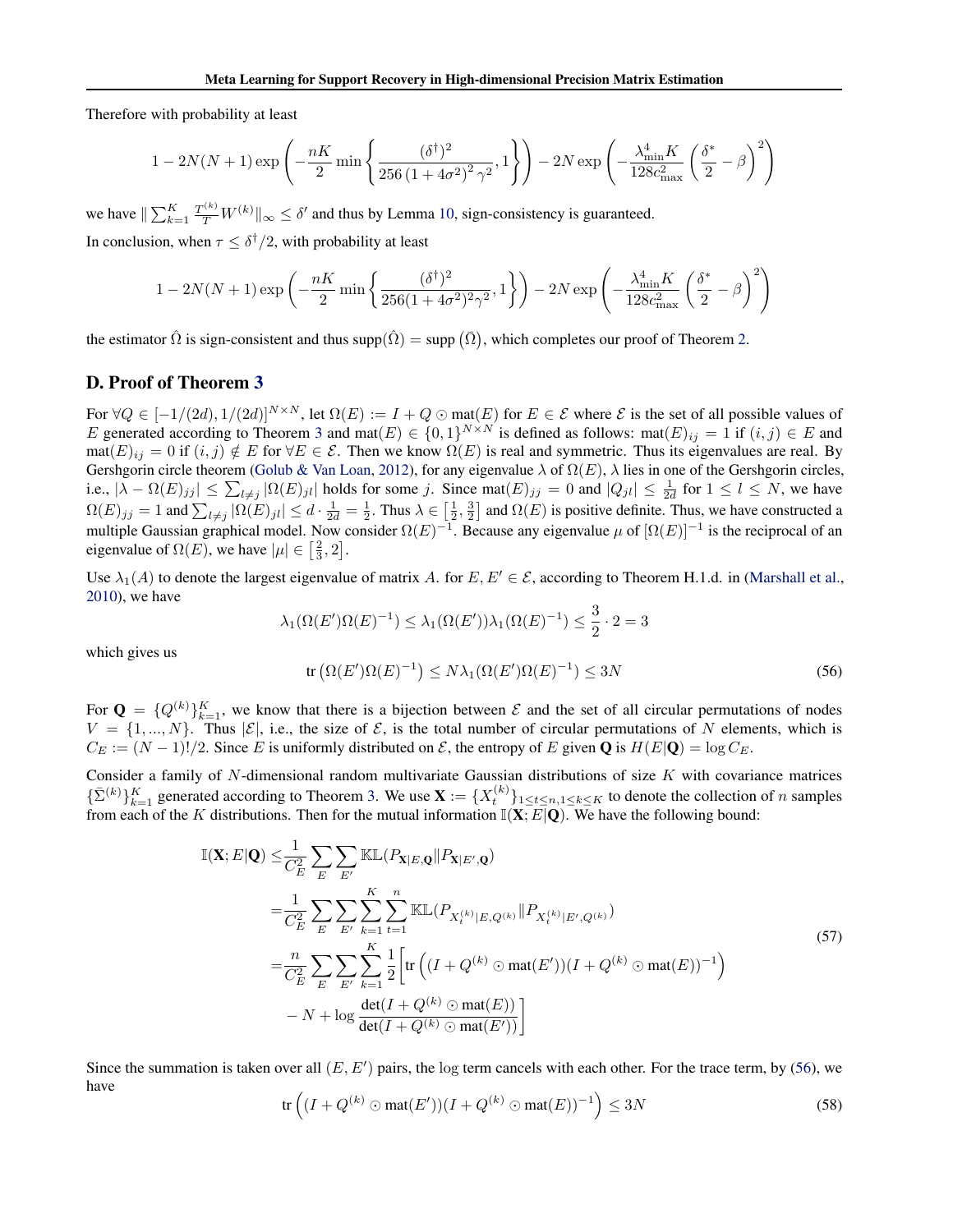<span id="page-11-0"></span>for  $1 \le k \le K$  and  $E, E' \in \mathcal{E}$ . Putting [\(58\)](#page-10-0) back to [\(57\)](#page-10-0) gives

$$
\mathbb{I}(\mathbf{X}; E|\mathbf{Q}) \le \frac{n}{C_E^2} \sum_{E} \sum_{E'} \sum_{k=1}^{K} \frac{1}{2} (3N - N) = nNK
$$
\n(59)

For any estimate  $\hat{S}$  of S, define  $\hat{E} = \{(i, j) : (i, j) \in \hat{S}, i \neq j\}$ . Since  $E \subseteq S$ , we have  $\mathbb{P}\{S \neq \hat{S}\} \geq \mathbb{P}\{E \neq \hat{E}\}\$ . Then by applying Theorem 1 in [\(Ghoshal & Honorio,](#page--1-0) [2017\)](#page--1-0), we get

$$
\mathbb{P}\{S \neq \hat{S}\} \geq \mathbb{P}\{E \neq \hat{E}\}
$$

$$
\geq 1 - \frac{\mathbb{I}(\mathbf{X}; S|\mathbf{Q}) + \log 2}{H(S|\mathbf{Q})}
$$

$$
\geq 1 - \frac{nNK + \log 2}{\log[(N-1)!/2]}
$$

For  $log((N - 1)!)$ , we have:

$$
\log((N-1)!) = \sum_{i=1}^{N-1} \log i
$$
  
\n
$$
\geq \int_{1}^{N-1} \log x dx
$$
  
\n
$$
= (N-1) \log(N-1) - N + 2
$$
  
\n
$$
= (N-1) \log N + (N-1) \log \frac{N-1}{N} + 2 - N
$$

Since

$$
(N-1)\log\frac{N-1}{N} + 2 = 2 - (N-1)\log\left(1 + \frac{1}{N-1}\right) \ge 2 - 1 > 0
$$

we have

$$
\log((N-1)!) \ge (N-1)\log N - N = N\log N - N - \log N
$$
  

$$
\log((N-1)!/2) = \log((N-1)!) - \log 2 \ge N\log N - N - \log 2N
$$

For  $N \ge 5$ ,  $N \log N - N - \log 2N > 0$ , thus we have

$$
\mathbb{P}\{S \neq \hat{S}\} \ge 1 - \frac{nNK + \log 2}{\log[(N-1)!/2]} \ge 1 - \frac{nNK + \log 2}{N \log N - N - \log 2N}
$$

which completes our proof of Theorem [3.](#page--1-0)

## E. Proof of Theorem [4](#page--1-0)

By assumption, we have successfully recovered the true support union in the first step, i.e., supp( $\hat{\Omega}$ ) =  $S$ . Since there are constraints that supp $(\Omega) \subseteq \text{supp}(\hat{\Omega}) = S$  and  $\text{diag}(\Omega) = \text{diag}(\hat{\Omega})$  in [\(6\)](#page--1-0), we have

$$
\ell^{(K+1)}(\Omega) = \langle \hat{\Sigma}^{(K+1)}, \Omega \rangle - \log \det (\Omega)
$$
  
=  $\langle \hat{\Sigma}^{(K+1), S}, \Omega \rangle - \log \det (\Omega)$  (60)

where  $\hat{\Sigma}^{(K+1),S} := \left(\hat{\Sigma}_{S}^{(K+1)}\right)$  $S<sub>S</sub><sup>(K+1)</sup>,0$ . Then the Lagrangian of the problem [\(6\)](#page--1-0) is

$$
\ell^{(K+1)}(\Omega) + \lambda \|\Omega\|_1 + \langle \mu, \Omega \rangle + \langle \nu, \text{diag}(\Omega - \hat{\Omega}) \rangle \tag{61}
$$

where  $\mu \in \mathbb{R}^{N \times N}$ ,  $\nu \in \mathbb{R}^N$  are the Lagrange multipliers satisfying  $\mu_S = 0$ . Here we set  $\mu = \overline{\Sigma}^{(K+1), S^c} = (\overline{\Sigma}_{S^c}^{(K+1)}, 0)$ and  $\nu = \text{diag}(\bar{\Sigma}^{(K+1)} - \hat{\Sigma}^{(K+1)})$  in (61). Define  $W^{(K+1)} := \bar{\Sigma}^{(K+1), S_{\text{off}}} - \hat{\Sigma}^{(K+1), S_{\text{off}}}$ . With the primal-dual witness approach, we can get the following lemma similar to Lemma [7.](#page-6-0)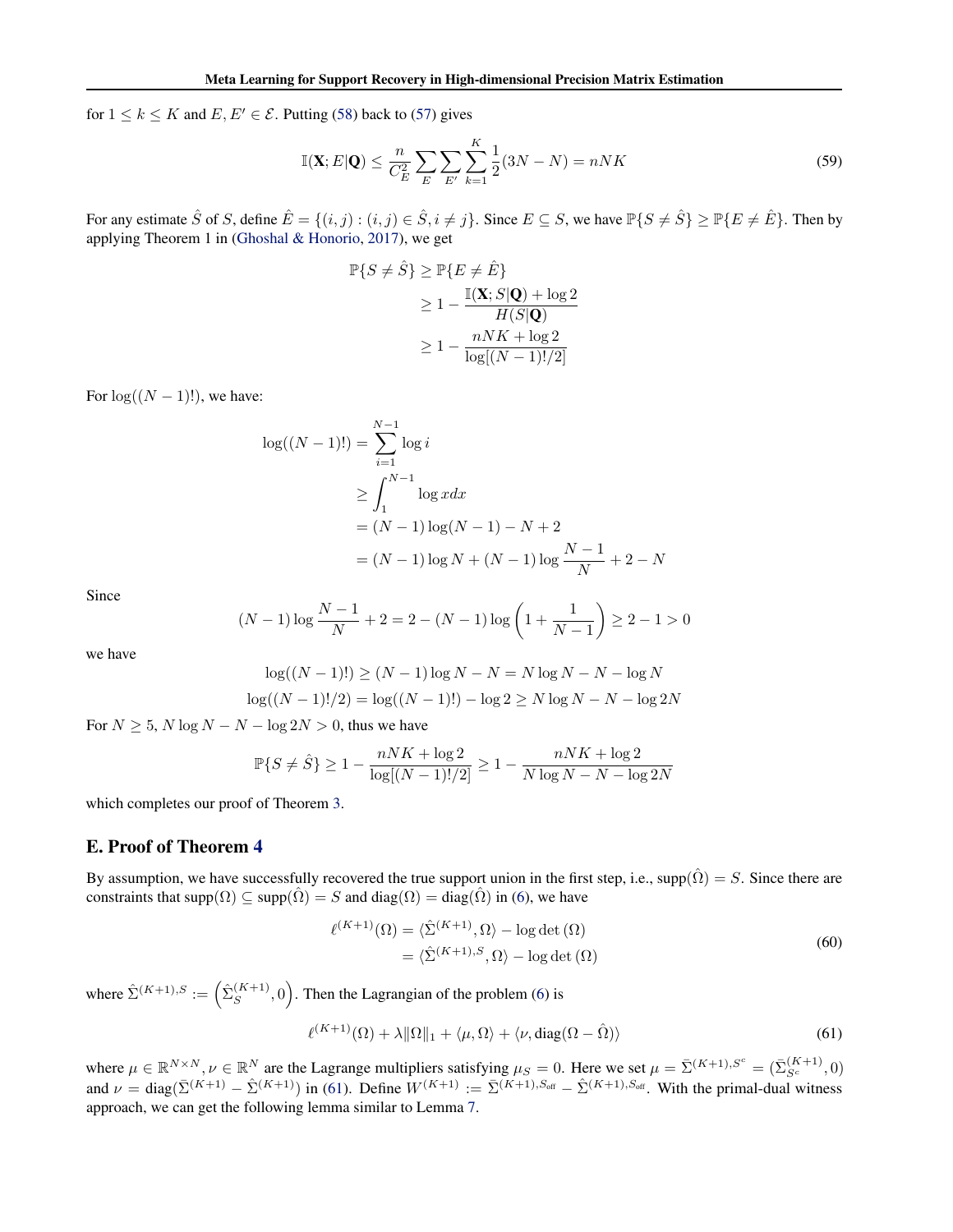<span id="page-12-0"></span>**Lemma 11.** *Under Assumption [2,](#page--1-0) if*  $||W^{(K+1)}||_{\infty} \leq \xi$  *with*  $\xi \in (0, \delta^{(K+1),*}]$ *, then choosing*  $\lambda = \frac{8\xi}{\alpha^{(K+1)}}$ *, we have*  $supp(\hat{\Omega}^{(K+1)}) \subseteq supp(\bar{\Omega}^{(K+1)})$  and

$$
\|\hat{\Omega}^{(K+1)} - \bar{\Omega}^{(K+1)}\|_{\infty} \le 2\kappa_{\bar{\Gamma}^{(K+1)}} \left(\frac{8}{\alpha^{(K+1)}} + 1\right) \xi
$$
\n(62)

The proof is in Section [J.](#page-21-0)

By the definition of  $W^{(K+1)}$ , we know that  $W_{S_{\text{off}}}^{(K+1)} = 0$  and  $W_{S_{\text{off}}}^{(K+1)}$  $S_{\text{off}}^{(K+1)} = [\hat{\Sigma}^{(K+1)} - \bar{\Sigma}^{(K+1)}]_{S_{\text{off}}}$ . Thus  $||W^{(K+1)}||_{\infty} =$  $\|\left[\hat{\Sigma}^{(K+1)} - \bar{\Sigma}^{(K+1)}\right]_{S_{\text{off}}} \|_{\infty}$ . Since we have assumed  $\|\bar{\Sigma}^{(K+1)}\|_{\infty} \le \gamma^{(K+1)}$ , according to Lemma [8](#page-6-0) and the proof of [\(50\)](#page-8-0), we have

$$
\mathbb{P}\left[\|W^{(K+1)}\|_{\infty} \leq \delta^{(K+1),\dagger}\right] = \mathbb{P}\left[\|\hat{\Sigma}^{(K+1)} - \bar{\Sigma}^{(K+1)}\|_{\infty} \leq \delta^{(K+1),\dagger}\right] \leq 1 - 2|S_{\text{off}}| \exp\left(-\frac{n^{(K+1)}}{2}\min\left\{\frac{(\delta^{(K+1),\dagger})^2}{64(1+4\sigma^2)^2(\gamma^{(K+1)})^2},1\right\}\right)
$$
(63)

because  $S_{\text{off}}$  is symmetric.

Similar to Lemma [10,](#page-8-0) we have the following lemma for the sign-consistency of  $\hat{\Omega}^{(K+1)}$  in [\(6\)](#page--1-0). **Lemma 12.** *For*  $\xi \in (0, \delta^{(K+1),*}],$  *if* 

$$
||W^{(K+1)}||_{\infty} \le \xi \tag{64}
$$

*and*

$$
\frac{\omega_{\min}^{(K+1)}}{2} \ge 2\kappa_{\bar{\Gamma}^{(K+1)}} \left(\frac{8}{\alpha^{(K+1)}} + 1\right) \xi \tag{65}
$$

*where*  $\omega_{\min} := \min_{(i,j) \in S} |\bar{\Omega}_{ij}|$ , then the estimate  $\hat{\Omega}^{(K+1)}$  in [\(6\)](#page--1-0) is sign-consistent.

The proof is in Section [K.](#page-22-0) Similar to the proof of Theorem [2,](#page--1-0) we consider two cases of  $\omega_{\min}^{(K+1)}$ . Case (i). If

$$
\omega_{\min}^{(K+1)} \ge \frac{2\alpha^{(K+1)}}{8 + \alpha^{(K+1)}} \min \left\{ \frac{1}{3\kappa_{\bar{\Sigma}^{(K+1)}} d^{(K+1)}} , \frac{1}{3\kappa_{\bar{\Sigma}^{(K+1)}}^3 \kappa_{\bar{\Gamma}^{(K+1)}} d^{(K+1)}} \right\}
$$
(66)

then

$$
0 < \delta^{(K+1), \dagger} = \delta^{(K+1), *}
$$

and

$$
\frac{\omega_{\min}^{(K+1)}}{2} \ge 2\kappa_{\bar{\Gamma}^{(K+1)}} \left(\frac{8}{\alpha^{(K+1)}} + 1\right) \delta^{(K+1),*}
$$

Thus for  $\xi = \delta^{(K+1), *}$ , (65) holds. Then according to (63), with probability at least

$$
1 - 2|S_{\text{off}}| \exp\left(-\frac{n^{(K+1)}}{2}\min\left\{\frac{(\delta^{(K+1),\dagger})^2}{64(1+4\sigma^2)^2(\gamma^{(K+1)})^2},1\right\}\right)
$$

we have  $||W^{(K+1)}||_{\infty} \leq \delta = \delta^{(K+1),*}$  and thus by Lemma 12, we have that [\(6\)](#page--1-0) is sign-consistent. Case (ii). If

$$
\omega_{\min}^{(K+1)} < \frac{2\alpha^{(K+1)}}{8 + \alpha^{(K+1)}} \min\left\{ \frac{1}{3\kappa_{\bar{\Sigma}^{(K+1)}} d^{(K+1)}}, \frac{1}{3\kappa_{\bar{\Sigma}^{(K+1)}}^3 \kappa_{\bar{\Gamma}^{(K+1)}} d^{(K+1)}} \right\}
$$

then

$$
\frac{\omega_{\min}^{(K+1)}}{2} < 2\kappa_{\bar{\Gamma}^{(K+1)}}\left(\frac{8}{\alpha^{(K+1)}}+1\right)\delta^{(K+1),*}
$$

and

$$
0 < \delta^{(K+1), \dagger} = \delta^{(K+1), \prime} \leq \delta^{(K+1), *}
$$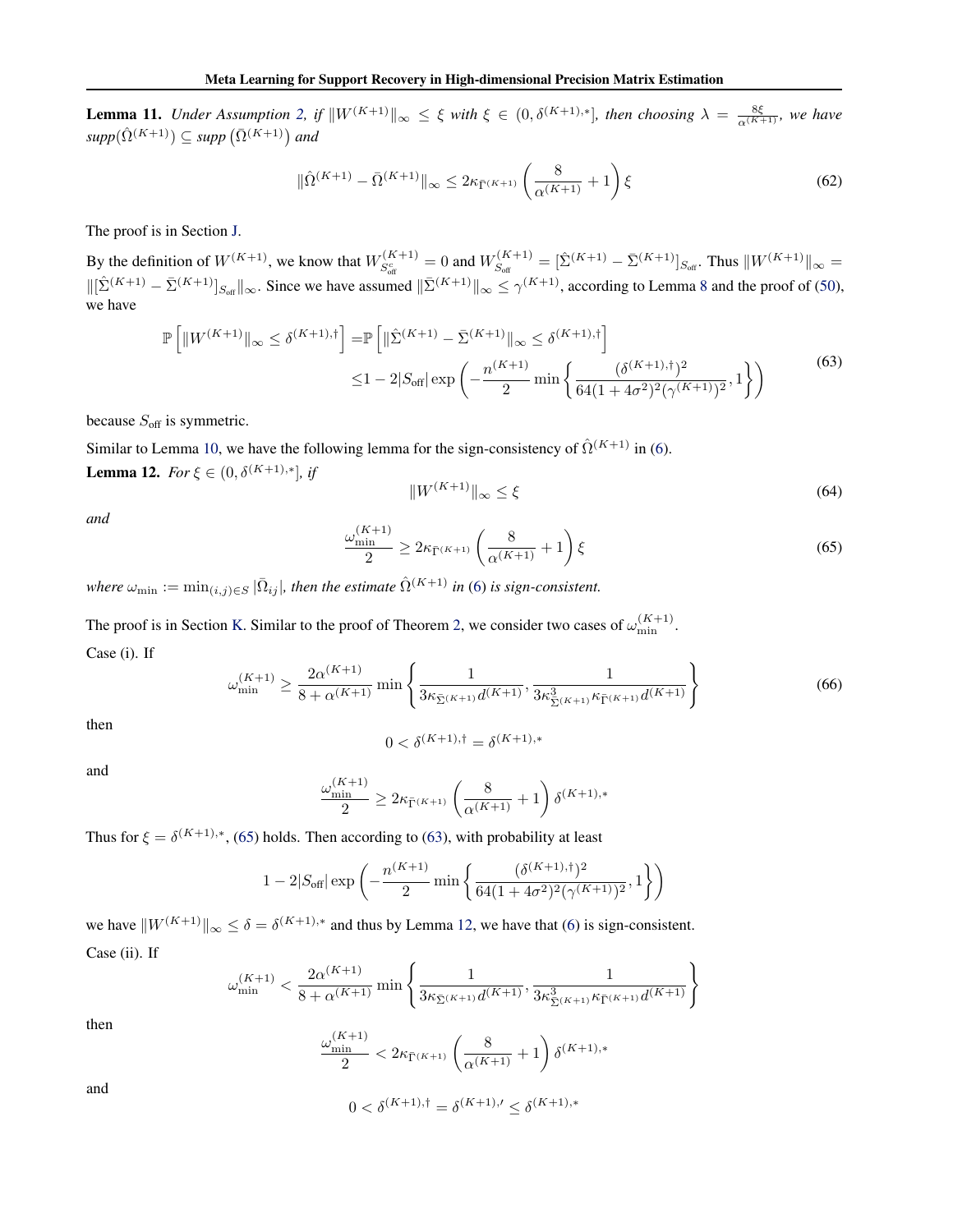<span id="page-13-0"></span>Then

$$
\frac{\omega_{\min}^{(K+1)}}{2} \ge 2\kappa_{\bar{\Gamma}^{(K+1)}} \left(\frac{8}{\alpha^{(K+1)}} + 1\right) \delta^{(K+1),\prime} \tag{67}
$$

For  $\xi = \delta^{(K+1),}{}' = \delta^{(K+1),}{}'$ , [\(65\)](#page-12-0) holds. Now according to [\(63\)](#page-12-0), with probability at least

$$
1-2|S_{\rm off}|\exp\left(-\frac{n^{(K+1)}}{2}\min\left\{\frac{(\delta^{(K+1),\dagger})^2}{64(1+4\sigma^2)^2(\gamma^{(K+1)})^2},1\right\}\right)
$$

we have  $||W^{(K+1)}||_{\infty} \leq \delta^{(K+1),}$  =  $\delta^{(K+1),}$  and thus by Lemma [12](#page-12-0), sign-consistency is guaranteed. In conclusion, with probability at least

$$
1-2|S_{\text{off}}|\exp\left(-\frac{n^{(K+1)}}{2}\min\left\{\frac{(\delta^{(K+1),\dagger})^2}{64(1+4\sigma^2)^2(\gamma^{(K+1)})^2},1\right\}\right)
$$

the estimator  $\hat{\Omega}^{(K+1)}$  is sign-consistent and thus supp $(\hat{\Omega}^{(K+1)})$  = supp  $(\bar{\Omega}^{(K+1)})$ , which completes our proof of Theorem [4.](#page--1-0)

# F. Proof of Theorem [5](#page--1-0)

For  $\forall Q \in [-1/(N \log s), 1/(N \log s)]^{N \times N}$ ,  $E^{(K+1)} \in \mathcal{E}$ , we know  $\Omega(E^{(K+1)}) = I + Q \odot \text{mat}(E^{(K+1)})$  is real and symmetric, where mat $(\cdot) \in \{0,1\}^{N \times N}$  is defined in the proof of Theorem [3.](#page--1-0) Thus its eigenvalues are real. By Gershgorin circle theorem [\(Golub & Van Loan,](#page--1-0) [2012\)](#page--1-0), for any eigenvalue  $\lambda$  of  $\Omega(E^{(K+1)})$ ,  $\lambda$  lies in one of the Gershgorin circles, i.e.,  $|\lambda - \Omega(E^{(K+1)})_{jj}| \le \sum_{l \ne j} |\Omega(E^{(K+1)})_{jl}|$  holds for some j. Since mat $(E^{(K+1)})_{jj} = 0$  and  $|Q_{jl}| \le 1/(N \log s)$ for  $1 \leq l \leq N$ , we have  $\Omega(E^{(K+1)})_{jj} = 1$ . Meanwhile, there are at most  $s/2$  non-zero elements in any row of  $\text{mat}(E^{(K+1)})$  because  $|E^{(K+1)}| \leq s$  and mat $(E^{(K+1)})$  is symmetric. Thus  $\sum_{l \neq j} |\Omega(E)_{jl}| \leq \frac{s}{2N \log s}$ . Then we have  $\lambda \in \left[1 - \frac{s}{2N \log s}, 1 + \frac{s}{2N \log s}\right]$  and  $\Omega(E^{(K+1)})$  is positive definite. Thus, we have constructed a Gaussian graphical model. Now consider  $\Omega(E^{(K+1)})^{-1}$ . Because any eigenvalue  $\mu$  of  $\Omega(E^{(K+1)})^{-1}$  is the reciprocal of an eigenvalue of  $\Omega(E^{(K+1)})$ , we have  $|\mu| \le 1/(1 - \frac{s}{2N \log s})$ .

For any  $E^{(K+1)}$ ,  $\tilde{E}^{(K+1)} \in \mathcal{E}$ , according to Theorem H.1.d. in [\(Marshall et al.,](#page--1-0) [2010\)](#page--1-0), we have

$$
\lambda_1(\Omega(\tilde{E}^{(K+1)})\Omega(E^{(K+1)})^{-1}) \leq \lambda_1(\Omega(\tilde{E}^{(K+1)}))\lambda_1(\Omega(E^{(K+1)})^{-1}) \leq \frac{1 + \frac{s}{2N\log s}}{1 - \frac{s}{2N\log s}}
$$

which gives us

$$
\operatorname{tr}\left(\Omega(\tilde{E}^{(K+1)})\Omega(E^{(K+1)})^{-1}\right) \le N\lambda_1(\Omega(\tilde{E}^{(K+1)})\Omega(E^{(K+1)})^{-1}) \le N\frac{1+\frac{s}{2N\log s}}{1-\frac{s}{2N\log s}}\tag{68}
$$

According to the definition of  $\mathcal{E}$ , we know that  $|\mathcal{E}| = 2^{s/2}$ . Since  $E^{(K+1)}$  is uniformly distributed on  $\mathcal{E}$ , the entropy of  $E^{(K+1)}$  given Q is

$$
H(E^{(K+1)}|Q) = \log |\mathcal{E}| \ge \frac{s}{2} \log 2
$$
\n(69)

Now let  $X := \{X_t\}_{1 \le t \le n}$  be the samples from a N-dimensional multivariate Gaussian distribution with covariance  $\bar{\Sigma}$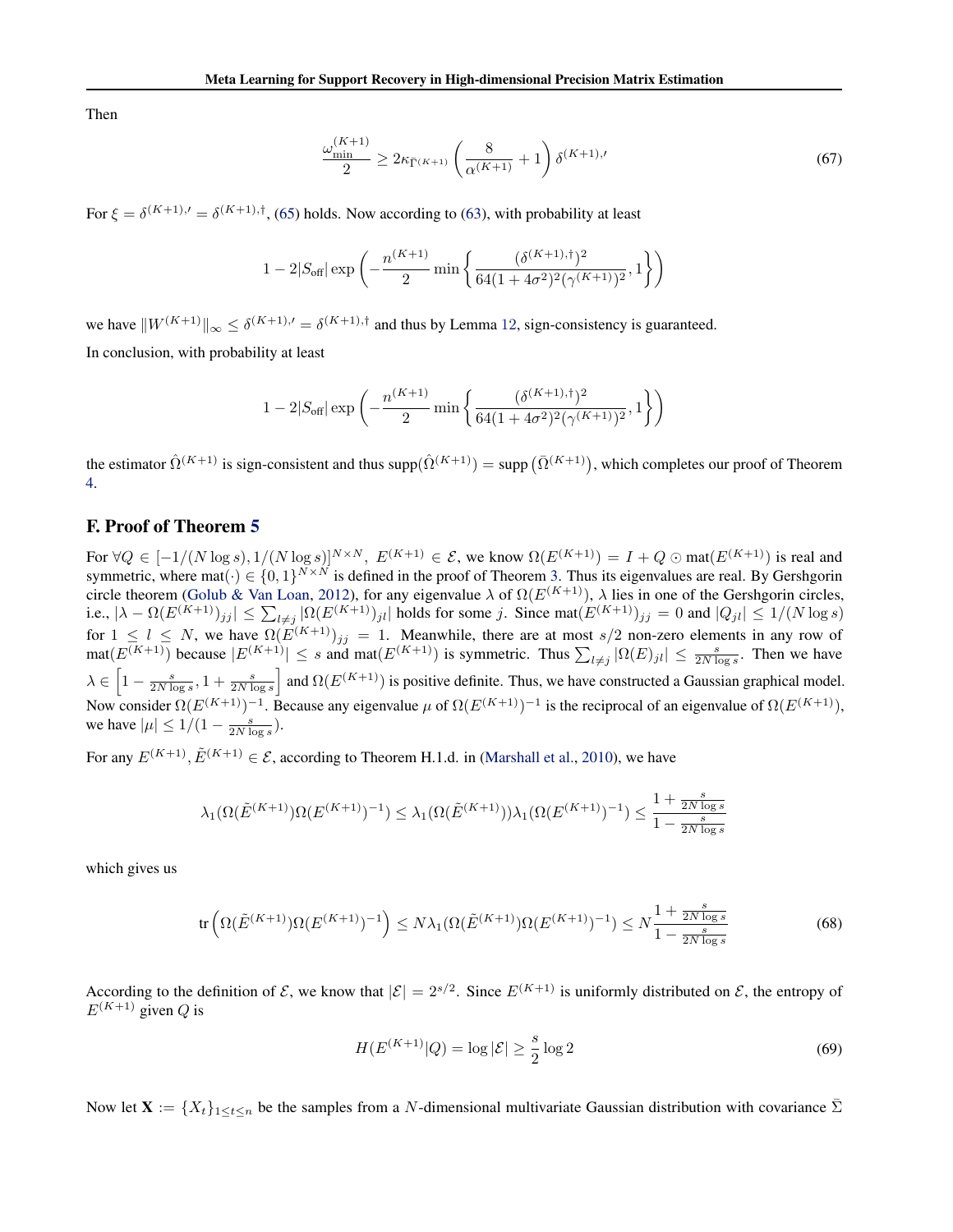<span id="page-14-0"></span>generated according to Theorem [5.](#page--1-0) For the mutual information  $\mathbb{I}(\mathbf{X}; E^{(K+1)}|Q)$ , we have the following bound:

$$
\mathbb{I}(\mathbf{X}; E^{(K+1)}|Q) \leq \frac{1}{|\mathcal{E}|^2} \sum_{E^{(K+1)}} \sum_{\tilde{E}^{(K+1)}} \mathbb{KL}(P_{\mathbf{X}|E^{(K+1)},Q} || P_{\mathbf{X}|\tilde{E}^{(K+1)},Q})
$$
\n
$$
= \frac{1}{|\mathcal{E}|^2} \sum_{E^{(K+1)}} \sum_{\tilde{E}^{(K+1)}} \sum_{\tilde{E}^{(K+1)}} \sum_{t=1}^n \mathbb{KL}(P_{X_t|E^{(K+1)},Q} || P_{X_t|\tilde{E}^{(K+1)},Q})
$$
\n
$$
= \frac{n}{|\mathcal{E}|^2} \sum_{E^{(K+1)}} \sum_{\tilde{E}^{(K+1)}} \frac{1}{2} \left[ \text{tr} \left( (I + Q \odot \text{mat}(\tilde{E}^{(K+1)})) (I + Q \odot \text{mat}(E^{(K+1)}))^{-1} \right) \right.
$$
\n
$$
- N + \log \frac{\text{det}(I + Q \odot \text{mat}(E^{(K+1)}))}{\text{det}(I + Q \odot \text{mat}(\tilde{E}^{(K+1)}))} \right]
$$
\n(70)

Since the summation is taken over all  $(E^{(K+1)}, \tilde{E}^{(K+1)})$  pairs, the log term cancels with each other. For the trace term, by  $(68)$ , we have

$$
\text{tr}\left((I+Q\odot\text{mat}(\tilde{E}^{(K+1)}))(I+Q\odot\text{mat}(E^{(K+1)}))^{-1}\right) \leq N\frac{1+\frac{s}{2N\log s}}{1-\frac{s}{2N\log s}}\tag{71}
$$

for  $E^{(K+1)}$ ,  $\tilde{E}^{(K+1)} \in \mathcal{E}$ . Putting (71) back to (70) gives

$$
\mathbb{I}(\mathbf{X}; E^{(K+1)}|Q) \le \frac{n}{|\mathcal{E}|^2} \sum_{E^{(K+1)}} \sum_{\tilde{E}^{(K+1)}} \frac{1}{2} \left( N \frac{1 + \frac{s}{2N \log s}}{1 - \frac{s}{2N \log s}} - N \right)
$$
  
= 
$$
\frac{ns}{2 \log s} \frac{1}{1 - \frac{s}{2N \log s}}
$$
  

$$
\le \frac{2ns}{\log s}
$$
 (72)

According to our assumption that  $4 \leq s \leq N$ .

Define  $\hat{E}^{(K+1)} := \{(i, j) \in \hat{S}^{(K+1)} : i \neq j\}$ . By applying Theorem 1 in [\(Ghoshal & Honorio,](#page--1-0) [2017\)](#page--1-0), we get

$$
\mathbb{P}\{S^{(K+1)} \neq \hat{S}^{(K+1)}\} \geq \mathbb{P}\{E^{(K+1)} \neq \hat{E}^{(K+1)}\}\n\n\geq 1 - \frac{\mathbb{I}(\mathbf{X}; E^{(K+1)}|Q) + \log 2}{H(E^{(K+1)}|Q)}\n\n\geq 1 - \frac{\frac{2ns}{\log s} + \log 2}{\log |\mathcal{E}|}\n\n= 1 - \frac{\frac{2ns}{\log s} + \log 2}{\frac{s}{2}\log 2}\n\n= 1 - \frac{4n}{(\log 2)(\log s)} - \frac{2}{s}
$$

where the third inequality is by (72).

# G. Proof of Lemma [8](#page-6-0)

We first prove the following lemma showing that [\(40\)](#page-6-0) and [\(41\)](#page-6-0) hold for deterministic covariance matrices  $\{\Sigma^{(k)}\}_{k=1}^K$ . **Lemma 13.** For K deterministic matrices  $\{\bar{\Sigma}^{(k)}\}_{k=1}^K$  and  $\gamma \geq \|\bar{\Sigma}^{(k)}\|_{\infty}$  for  $1 \leq k \leq K$ , consider the samples  ${X_t^{(k)}}_{1 \le t \le n, 1 \le k \le K} \subseteq \mathbb{R}^N$  *satisfying the following conditions:*  $f(i) \mathbb{E}\left[X_t^{(k)}\right] = 0$ ,  $Cov\left(X_t^{(k)}\right) = \bar{\Sigma}^{(k)}$  for  $1 \le t \le n, \ 1 \le k \le K;$  $(ii) \left\{ X_t^{(k)} \right\}$ 1≤t≤n, 1≤k≤K *are independent;*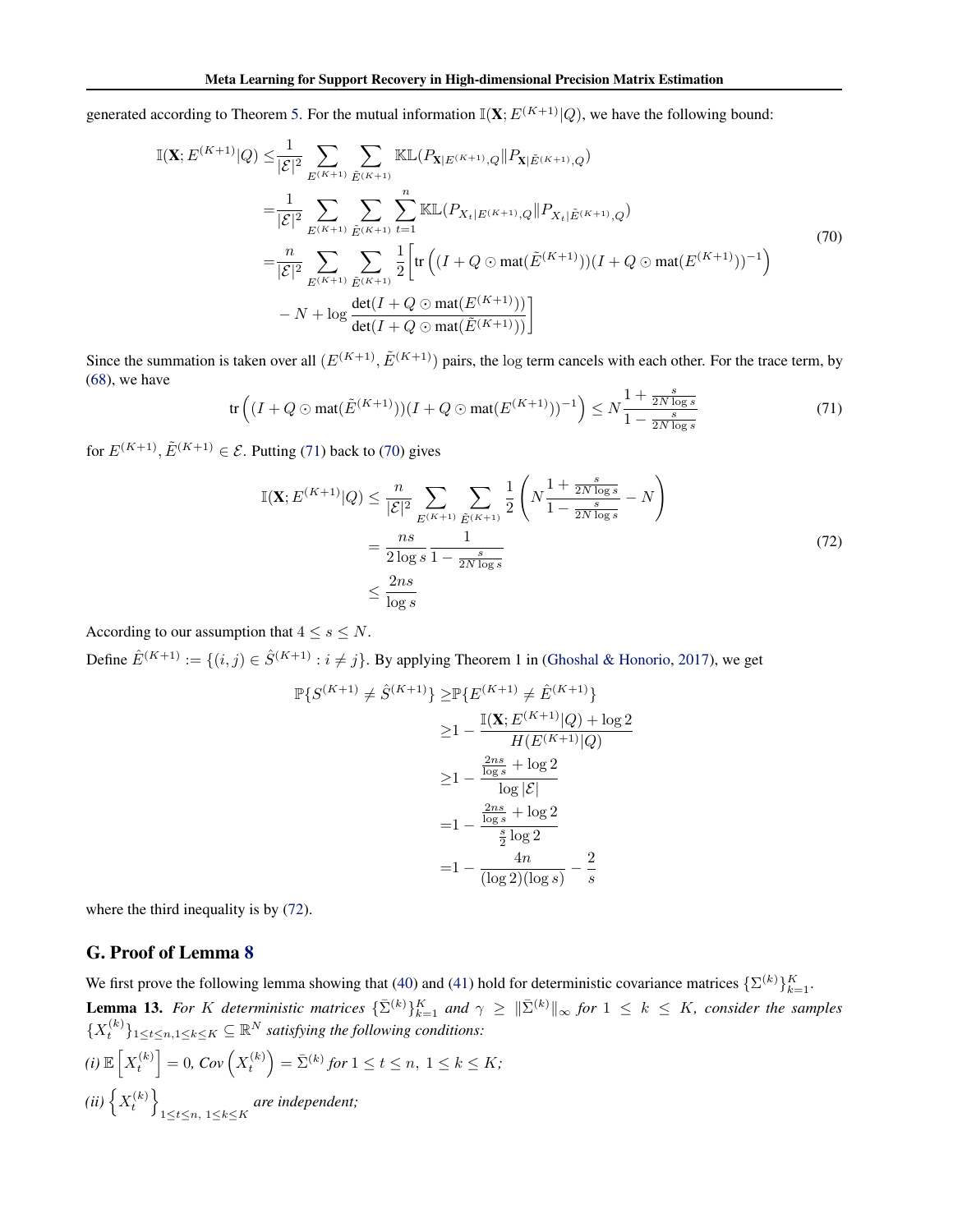<span id="page-15-0"></span>(*iii*)  $\frac{X_{t,i}^{(k)}}{\sqrt{\sum_{i=1}^{(k)}}}$  is sub-Gaussian with parameter  $\sigma$  for  $1 \leq i \leq N, 1 \leq t \leq n, 1 \leq k \leq K$ . ii

*Then for the empirical sample covariance matrices*  $\{\hat{\Sigma}^{(k)}\}_{k=1}^K$ , [\(40\)](#page-6-0) *and* [\(41\)](#page-6-0) *hold for*  $1 \le i, j \le N$  *and*  $0 \le \nu \le$  $8(1+4\sigma^2)\gamma$ .

*Proof.* First consider the element-wise tail condition. For  $1 \le i, j \le N$ , we need to find an upper bound of the following probability:

$$
\mathbb{P}\left[\left|\frac{1}{nK}\sum_{k=1}^{K}\sum_{t=1}^{n}\left(X_{t,i}^{(k)}X_{t,j}^{(k)} - \bar{\Sigma}_{ij}^{(k)}\right)\right| > \nu\right] \tag{73}
$$

Let  $s_i := \max_{1 \le k \le K} \bar{\Sigma}_{ii}^{(k)}, s_j := \max_{1 \le k \le K} \bar{\Sigma}_{jj}^{(k)}, \tilde{X}_{t,i}^{(k)} := \frac{X_{t,i}^{(k)}}{\sqrt{s_i}}, \tilde{X}_{t,j}^{(k)} := \frac{X_{t,j}^{(k)}}{\sqrt{s_j}} , \tilde{\rho}_{ij}^{(k)} := \frac{\bar{\Sigma}_{ij}^{(k)}}{\sqrt{s_i s_j}}.$  We have  $(73) = \mathbb{P}$  $\lceil$ 4     $\sum$  $_{k,t}$  $\left.\left(\tilde{X}_{t,i}^{(k)}\tilde{X}_{t,j}^{(k)}-\tilde{\rho}_{ij}^{(k)}\right)\right|>\frac{4nK\nu}{\sqrt{s_is_j}}$ 1  $\perp$ 

Define  $U_{t,ij}^{(k)}:=\tilde{X}_{t,i}^{(k)}+\tilde{X}_{t,j}^{(k)},$   $V_{t,ij}^{(k)}:=\tilde{X}_{t,i}^{(k)}-\tilde{X}_{t,j}^{(k)}.$  Then for any  $r\in\mathbb{R},$ 

**T** 

$$
4\sum_{k,t} \left( \tilde{X}_{t,i}^{(k)} \tilde{X}_{t,j}^{(k)} - \tilde{\rho}_{ij}^{(k)} \right) = \sum_{k,t} \left\{ \left( U_{t,ij}^{(k)} \right)^2 - 2 \left( r + \tilde{\rho}_{ij}^{(k)} \right) \right\} - \sum_{k,t} \left\{ \left( U_{t,ij}^{(k)} \right)^2 - 2 \left( r - \tilde{\rho}_{ij}^{(k)} \right) \right\} \tag{74}
$$

Thus

$$
(73) \leq \mathbb{P}\left[\left|\sum_{k,t}\left\{\left(U_{t,ij}^{(k)}\right)^2 - 2\left(r+\tilde{\rho}_{ij}^{(k)}\right)\right\}\right| > \frac{2nK\nu}{\sqrt{s_is_j}}\right] + \mathbb{P}\left[\left|\sum_{k,t}\left\{\left(V_{t,ij}^{(k)}\right)^2 - 2\left(r-\tilde{\rho}_{ij}^{(k)}\right)\right\}\right| > \frac{2nK\nu}{\sqrt{s_is_j}}\right]
$$
\n(75)

Now define

$$
Z_{t,ij}^{(k)}:=\left(U_{t,ij}^{(k)}\right)^2-2\left(r+\tilde{\rho}_{ij}^{(k)}\right)
$$

Applying the inequality  $(a + b)^m \le 2^m(a^m + b^m)$  on  $Z_{t, ij}^{(k)}$ , we have

$$
\mathbb{E}\left[\left|Z_{t,ij}^{(k)}\right|^m\right] \le 2^m \left\{\mathbb{E}\left[\left|U_{t,ij}^{(k)}\right|^{2m}\right] + \left[2\left(1+\tilde{\rho}_{ij}^{(k)}\right)\right]^m\right\} \tag{76}
$$

Let  $r_i^{(k)} := \sqrt{\frac{\bar{\Sigma}_{ii}^{(k)}}{s_i}}$ ,  $r_i^{(k)} := \sqrt{\frac{\bar{\Sigma}_{ii}^{(k)}}{s_i}}$ , then

$$
\tilde{X}_{t,i}^{(k)} = \bar{X}_{t,i}^{(k)} r_i^{(k)}, \ \ \tilde{X}_{t,j}^{(k)} = \bar{X}_{t,j}^{(k)} r_j^{(k)}
$$

where  $\bar{X}_{t,i}^{(k)} := \frac{X_{t,i}^{(k)}}{\sqrt{\bar{\Sigma}_{i,i}^{(k)}}}$ ,  $\bar{X}_{t,j}^{(k)} := \frac{X_{t,j}^{(k)}}{\sqrt{\bar{\Sigma}_{jj}^{(k)}}}$ .

Assume that  $\bar{X}_{t,i}^{(k)}$  is sub-Gaussian with parameter  $\sigma$  for  $\leq i \leq N$ ,  $1 \leq t \leq n, 1 \leq k \leq K$ , and then we have

$$
\mathbb{E}\left[\exp\left(\lambda \tilde{X}_{t,i}^{(k)}\right)\right] = \mathbb{E}\left[\exp\left(\lambda \bar{X}_{t,i}^{(k)} r_i^{(k)}\right)\right] \le \exp\left\{\frac{\lambda^2}{2} \sigma^2 \left(r_i^{(k)}\right)^2\right\}
$$

which shows that  $\tilde{X}_{t,i}^{(k)}$  is sub-Gaussian with parameter  $\sigma r_i^{(k)}$ . Then

$$
\mathbb{E}\left[\exp\left(\lambda U_{t,ij}^{(k)}\right)\right] = \mathbb{E}\left[\exp\left(\lambda \tilde{X}_{t,i}^{(k)}\right) \exp\left(\lambda \tilde{X}_{t,j}^{(k)}\right)\right]
$$
  

$$
\leq \mathbb{E}\left[\exp\left(2\lambda \tilde{X}_{t,i}^{(k)}\right)\right]^{\frac{1}{2}} \mathbb{E}\left[\exp\left(2\lambda \tilde{X}_{t,j}^{(k)}\right)\right]^{\frac{1}{2}}
$$
  

$$
\leq \exp\left\{\lambda^2 \sigma^2 \left[\left(r_i^{(k)}\right)^2 + \left(r_j^{(k)}\right)^2\right]\right\}
$$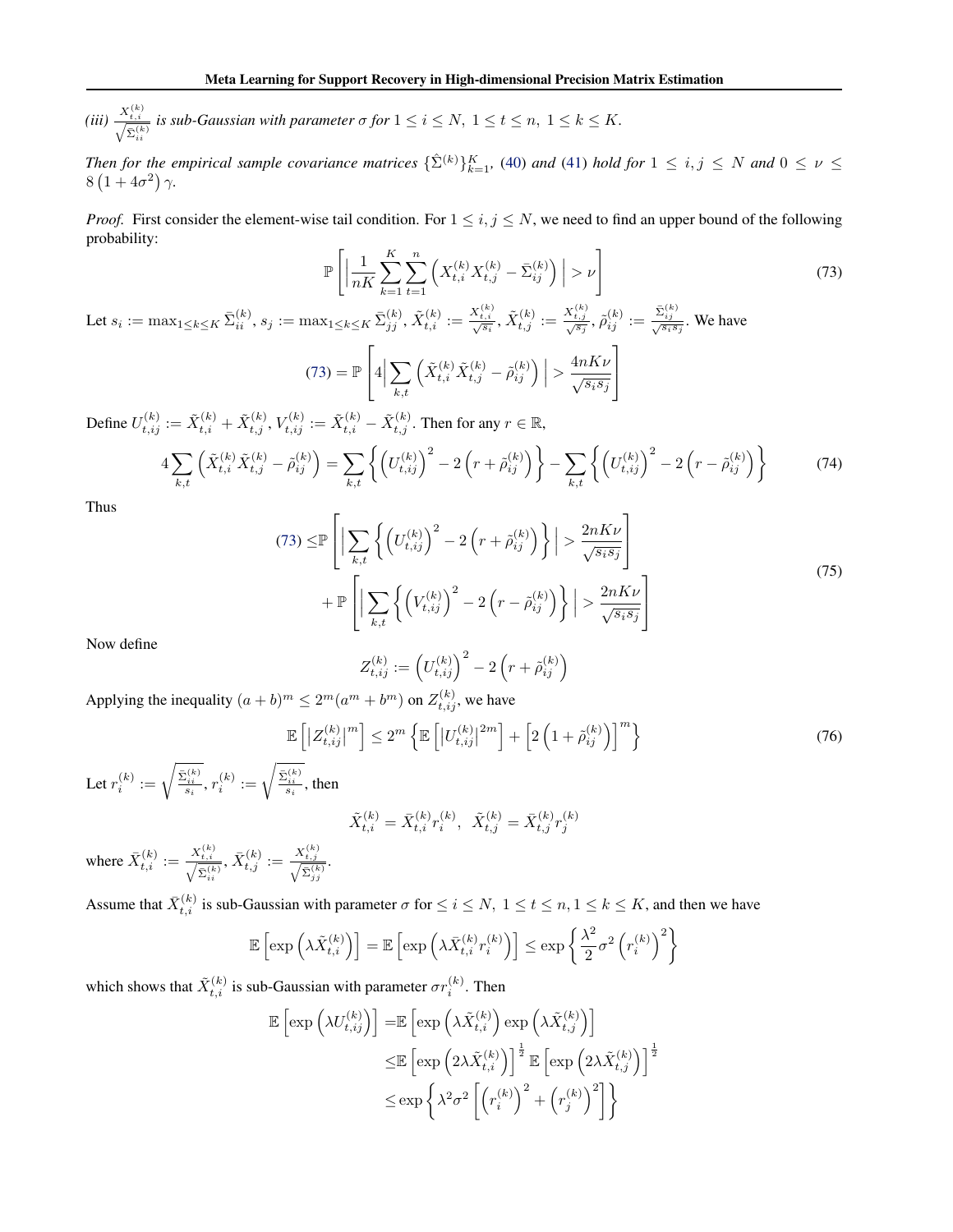Therefore  $U_{t,ij}^{(k)}$  is sub-Gaussian with parameter  $\sigma_{ij}^{(k)} := \sigma$  $\sqrt{2}$  $2\left[\left(r_i^{(k)}\right)^2 + \left(r_j^{(k)}\right)^2\right]$ . Similarly, we can prove that  $V_{t,ij}^{(k)}$  is sub-Gaussian with parameter  $\sigma_{ij}^{(k)}$  as well. Also note that  $\sigma_{ij}^{(k)} \le \sigma \sqrt{2(1+1)} = 2\sigma$ .

As it is well-known (see e.g., Lemma 1.4 in [\(Buldygin & Kozachenko,](#page--1-0) [2000\)](#page--1-0)), for a sub-Gaussian random variable X with parameter  $\sigma$ , i.e., X that satisfies  $\mathbb{E}\left[e^{\lambda X}\right] \leq \exp\left(\frac{\lambda^2 \sigma^2}{2}\right)$  $\left(\frac{2}{2}^2\right)$ , we have:

$$
\mathbb{E}\left[|X|^s\right] \le 2\left(\frac{s}{e}\right)^{s/2}\sigma^s\tag{77}
$$

Apply this lemma on  $U_{t,ij}^{(k)}$  with  $s = 2m, m \ge 2$  and we get

$$
\mathbb{E}\left[\left|U_{t,ij}^{(k)}\right|^{2m}\right] \leq 2\left(\frac{2m}{e}\right)^m \left(\sigma_{ij}^{(k)}\right)^{2m}
$$

According to the inequality  $m! \geq \left(\frac{m}{e}\right)^m$ , we have

$$
\mathbb{E}\left[\frac{\left|U_{t,ij}^{(k)}\right|^{2m}}{m!}\right] \leq 2^{m+1} \left(\sigma_{ij}^{(k)}\right)^2
$$

Plug in [\(76\)](#page-15-0) and we have

$$
\frac{\left(\mathbb{E}\left[\left|Z_{t,ij}^{(k)}\right|^m\right]}{m!}\right)^{\frac{1}{m}} \leq 2^{\frac{1}{m}} \left\{ \left[2^{2m+1} \left(\sigma_{ij}^{(k)}\right)^{2m} \right]^{\frac{1}{m}} + \frac{4\left(r+\tilde{\rho}_{ij}^{(k)}\right)}{(m!)^{\frac{1}{m}}} \right\}
$$
\n
$$
\leq 2^{\frac{1}{m}} \left\{ 4 \cdot 2^{\frac{1}{m}} \left(\sigma_{ij}^{(k)}\right)^{2} + \frac{4\left(r+\tilde{\rho}_{ij}^{(k)}\right)}{(m!)^{\frac{1}{m}}} \right\}
$$
\n
$$
(78)
$$

Note that  $h(m)$  defined above decreases with m and  $|\tilde{\rho}_{ij}^{(k)}| \leq 1$ .

Since [\(74\)](#page-15-0) holds for  $\forall r \in \mathbb{R}$ , we can choose  $r = \frac{(r_i^{(k)})^2 + (r_j^{(k)})^2}{2}$  $\frac{1}{2}$ . Then we have  $r < 1$  and

$$
Z_{t,ij}^{(k)} := (U_{t,ij}^{(k)})^2 - ((r_i^{(k)})^2 + (r_j^{(k)})^2 + 2\tilde{\rho}_{ij}^{(k)})
$$
  

$$
\mathbb{E}[\sigma^{(k)}] = 0
$$

Thus

 $\mathbb{E}\left[Z_{t,ij}^{(k)}\right]=0$ 

and furthermore,

$$
\sup_{m\geq 2} \left( \frac{\mathbb{E}\left[ \left| Z_{t,ij}^{(k)} \right|^m \right]}{m!} \right)^{\frac{1}{m}} \leq h(2)
$$
  

$$
= 8 \left( \sigma_{ij}^{(k)} \right)^2 + 4 \left( r + \left| \tilde{\rho}_{ij}^{(k)} \right| \right)
$$
  

$$
\leq 8 \left( 1 + \left( \sigma_{ij}^{(k)} \right)^2 \right)
$$
  

$$
\leq 8 \left( 1 + 4\sigma^2 \right)
$$

Define  $B := 8(1 + 4\sigma^2)$ . If X is a random variable such that  $\mathbb{E}[X] = 0$ ,  $\left(\frac{\mathbb{E}[|X|^m]}{m!}\right)$  $\left(\frac{X^{[m]}}{m!}\right)^{\frac{1}{m}} \leq B$  for  $m \geq 2$ , then

$$
\mathbb{E}\left[e^{\lambda X}\right] = \mathbb{E}\left[\sum_{k=0}^{\infty} \frac{X^k}{k!} \lambda^k\right] = 1 + \sum_{k=1}^{\infty} \lambda^k \frac{\mathbb{E}\left[X^k\right]}{k!} \le 1 + \sum_{k=1}^{\infty} \left(\lambda B\right)^k \le 1 + \frac{(\lambda B)^2}{1 - |\lambda|B}
$$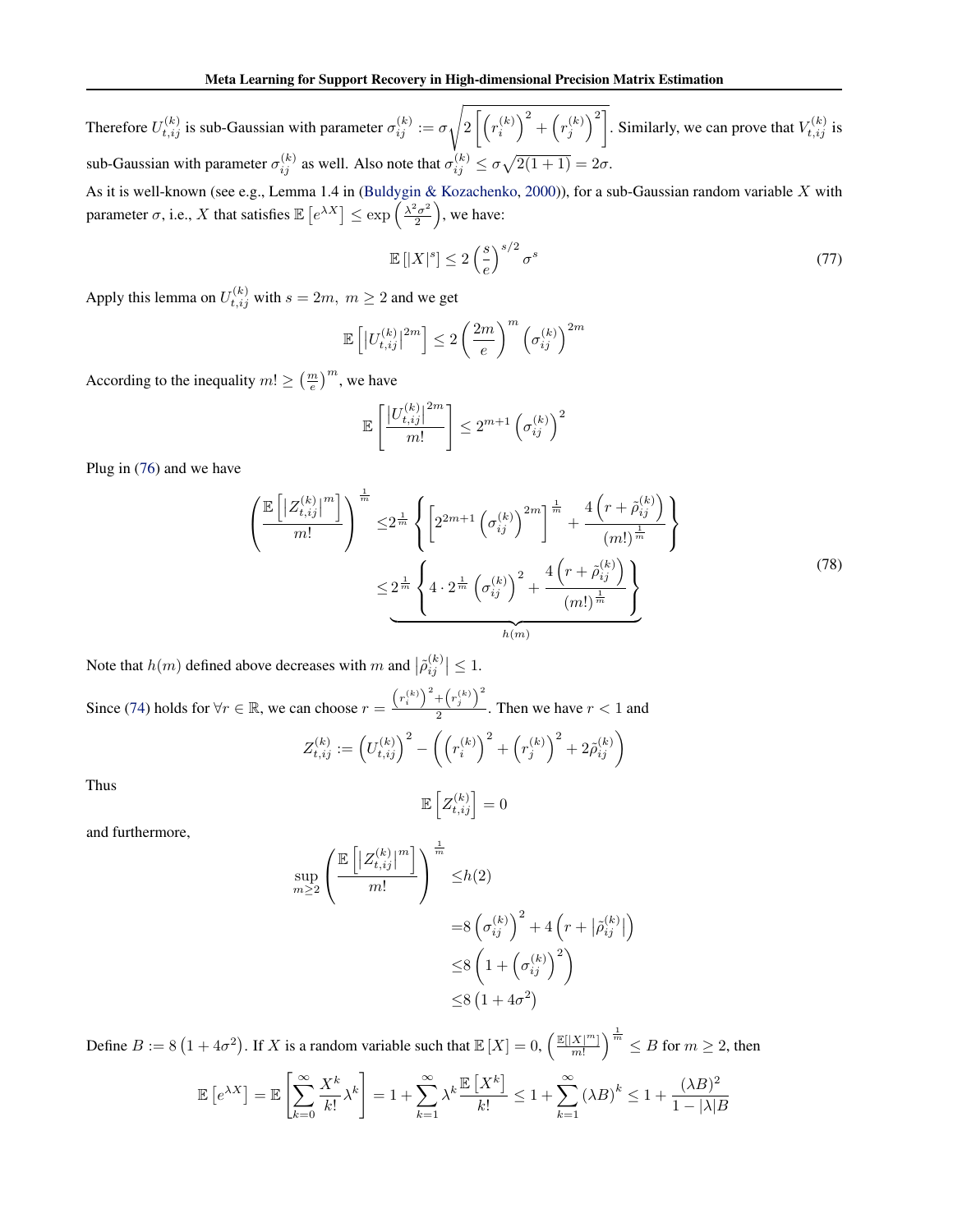when  $|\lambda| < \frac{1}{B}$ . Meanwhile,

$$
1 + \frac{(\lambda B)^2}{1 - |\lambda|B} \le \exp\left\{\frac{\lambda^2 B^2}{1 - |\lambda|B}\right\} \le \exp\left(2\lambda^2 B^2\right)
$$

when  $|\lambda| \leq \frac{1}{2B}$ . Therefore for  $|\lambda| \leq \frac{1}{2B}$ ,

$$
\mathbb{E}\left[e^{\lambda X}\right] \le \exp\left(2\lambda^2 B^2\right) = \exp\left(\frac{\lambda^2 (2B)^2}{2}\right) \tag{79}
$$

Then for  $X_i$ ,  $1 \le i \le n$  independent and satisfying  $\mathbb{E}[X_i] = 0$ ,  $\left(\frac{\mathbb{E}[|X_i|^m|}{m!}\right)^{\frac{1}{m}} \le B$  when  $m \ge 2$ , we can claim that for  $0 \leq \epsilon \leq 2B,$ 

$$
\mathbb{P}\left[\left|\sum_{i=1}^{n} X_i\right| > n\epsilon\right] \le 2\exp\left(-\frac{n\epsilon^2}{8B^2}\right) \tag{80}
$$

In fact, for  $0 \le t \le \frac{1}{2B}$ ,

$$
\mathbb{P}\left[\sum_{i=1}^{n} X_i > n\epsilon\right] \leq \mathbb{P}\left[e^{t\sum_{i=1}^{n} X_i} \geq e^{tn\epsilon}\right]
$$

$$
\leq e^{-tn\epsilon} \mathbb{E}\left[e^{t\sum_{i=1}^{n} X_i}\right]
$$

$$
= \left(\prod_{i=1}^{n} \mathbb{E}\left[e^{tX_i}\right]\right) e^{-tn\epsilon}
$$

$$
\leq \exp\left(2nt^2 B^2 - tn\epsilon\right)
$$
(81)

Thus choosing  $t = \frac{\epsilon}{4B^2} \le \frac{1}{2B}$ , we can get

$$
\mathbb{P}\left[\sum_{i=1}^{n} X_i > n\epsilon\right] \le \exp\left(-\frac{n\epsilon^2}{8B^2}\right)
$$

Similarly, we can also prove that

$$
\mathbb{P}\left[\sum_{i=1}^{n} X_i < -n\epsilon\right] \le \exp\left(-\frac{n\epsilon^2}{8B^2}\right)
$$

Thus

$$
\mathbb{P}\left[\Big|\sum_{i=1}^n X_i\Big| > n\epsilon\right] = \mathbb{P}\left[\sum_{i=1}^n X_i > n\epsilon\right] + \mathbb{P}\left[\sum_{i=1}^n X_i < -n\epsilon\right] \le 2\exp\left(-\frac{n\epsilon^2}{8B^2}\right)
$$

Now consider  $Z_{t,ij}^{(k)}$ ,  $1 \le t \le n, 1 \le k \le K$ . These random variables are independent by our assumption and satisfy  $\mathbb{E}\left[Z_{t,ij}^{(k)}\right] = 0, \text{sup}_{m \geq 2}$  $\left( \frac{\mathbb{E}\left[ \left| Z_{t, ij}^{(k)} \right|^{m} \right]}{ \mathbb{E}\left[ \left| Z_{t, ij}^{(k)} \right|^{m} \right]} \right)$ m!  $\sqrt{\frac{1}{m}}$  $\leq 8(1+4\sigma^2) = B$  by our proof. Then according to (80), for  $0 \leq \frac{2\nu}{\gamma} \leq 2B$ , i.e.,  $0 \leq \nu \leq 8(1+4\sigma^2)\gamma$ , we have:

$$
\mathbb{P}\left[\left|\sum_{k,t} Z_{t,ij}^{(k)}\right| > \frac{2nK\nu}{\gamma}\right] \le 2 \exp\left\{-\frac{4nK\nu^2}{8B^2\gamma^2}\right\}
$$
\n
$$
= 2 \exp\left\{-\frac{nK\nu^2}{128\left(1+4\sigma^2\right)^2\gamma^2}\right\}
$$
\n(82)

Since  $\gamma \ge \max_{1 \le k \le K} \|\bar{\Sigma}^{(k)}\|_{\infty} = \max_{1 \le l \le N} s_l \ge \sqrt{s_i s_j}$  for  $1 \le i, j \le N$ , we have:

$$
\mathbb{P}\left[\left|\sum_{k,t} Z_{t,ij}^{(k)}\right| > \frac{2nK\nu}{\sqrt{s_i s_j}}\right] \le \mathbb{P}\left[\left|\sum_{k,t} Z_{t,ij}^{(k)}\right| > \frac{2nK\nu}{\gamma}\right] \le 2\exp\left\{-\frac{nK\nu^2}{128\left(1+4\sigma^2\right)^2\gamma^2}\right\} \tag{83}
$$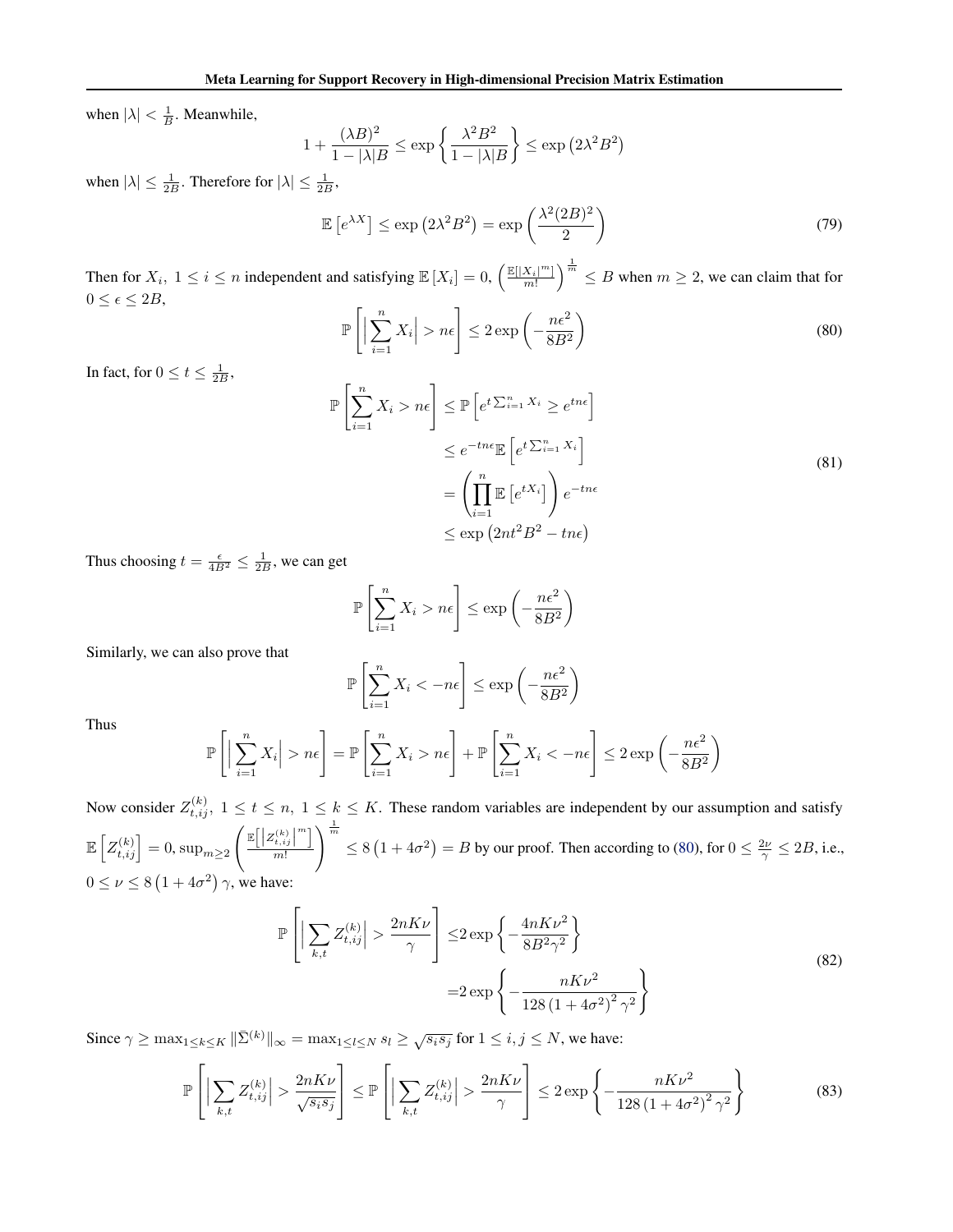Plug in the definition of  $Z_{t,ij}^{(k)}$ , we have

$$
\mathbb{P}\left[\left|\sum_{k,t}\left\{\left(U_{t,ij}^{(k)}\right)^2 - 2\left(r+\tilde{\rho}_{ij}^{(k)}\right)\right\}\right| > \frac{2nK}{\sqrt{s_is_j}}\nu\right] \le 2\exp\left\{-\frac{nK\nu^2}{128\left(1+4\sigma^2\right)^2\gamma^2}\right\} \tag{84}
$$

Similarly, we can also prove that for  $0 \le \nu \le 8(1 + 4\sigma^2) \gamma$ ,

$$
\mathbb{P}\left[\left|\sum_{k,t}\left\{\left(V_{t,ij}^{(k)}\right)^2 - 2\left(r - \tilde{\rho}_{ij}^{(k)}\right)\right\}\right| > \frac{2nK}{\sqrt{s_i s_j}}\nu\right] \le 2\exp\left\{-\frac{nK\nu^2}{128\left(1 + 4\sigma^2\right)^2\gamma^2}\right\} \tag{85}
$$

Thus according to [\(75\)](#page-15-0), we have

$$
(73) \leq \mathbb{P}\left[\left|\sum_{k,t}\left\{\left(U_{t,ij}^{(k)}\right)^2 - 2\left(r+\tilde{\rho}_{ij}^{(k)}\right)\right\}\right| > \frac{2nK\nu}{\sqrt{s_is_j}}\right] + \mathbb{P}\left[\left|\sum_{k,t}\left\{\left(V_{t,ij}^{(k)}\right)^2 - 2\left(r-\tilde{\rho}_{ij}^{(k)}\right)\right\}\right| > \frac{2nK\nu}{\sqrt{s_is_j}}\right] \leq 4\exp\left\{-\frac{nK\nu^2}{128\left(1+4\sigma^2\right)^2\gamma^2}\right\}
$$
\n(86)

i.e.,

$$
\mathbb{P}\left[\left|\sum_{k=1}^{K} \frac{1}{K} \left(\hat{\Sigma}_{ij}^{(k)} - \bar{\Sigma}_{ij}^{(k)}\right)\right| > \nu\right] = \mathbb{P}\left[\left|\frac{1}{nK} \sum_{k=1}^{K} \sum_{t=1}^{n} \left(X_{t,i}^{(k)} X_{t,j}^{(k)} - \bar{\Sigma}_{ij}^{(k)}\right)\right| > \nu\right]
$$
\n
$$
\leq 4 \exp\left\{-\frac{nK\nu^{2}}{128\left(1 + 4\sigma^{2}\right)^{2} \gamma^{2}}\right\}
$$
\n(87)

for  $0 \le \nu \le 8(1+4\sigma^2)$   $\gamma$ . Then consider the  $\ell_{\infty}$ -norm of  $\hat{\Sigma}^{(k)} - \bar{\Sigma}^{(k)}$ . Since  $\hat{\Sigma}^{(k)}$ ,  $\bar{\Sigma}^{(k)}$  are all symmetric and  $N \times N$ , we have the following bound:

$$
\mathbb{P}\left[\|\sum_{k=1}^{K} \frac{1}{K} \left(\hat{\Sigma}^{(k)} - \bar{\Sigma}^{(k)}\right)\|_{\infty} > \nu\right] \le \frac{N(N+1)}{2} \mathbb{P}\left[\left|\sum_{k=1}^{K} \frac{1}{K} \left(\hat{\Sigma}_{ij}^{(k)} - \bar{\Sigma}_{ij}^{(k)}\right)\right| > \nu\right]
$$
  

$$
\le 2N(N+1) \exp\left\{-\frac{nK\nu^2}{128\left(1 + 4\sigma^2\right)^2 \gamma^2}\right\}
$$
(88)

for  $0 \le \nu \le 8(1+4\sigma^2)$   $\gamma$ , which completes our proof of Lemma [13.](#page-14-0)

Now consider the setting when  $\{\bar{\Sigma}^{(k)}\}_{k=1}^K$  are randomly generated based on Definition [3.](#page--1-0) According to Lemma [13,](#page-14-0) we have

$$
\mathbb{P}\left[\left|\sum_{k=1}^{K} \frac{1}{K} \left(\hat{\Sigma}_{ij}^{(k)} - \bar{\Sigma}_{ij}^{(k)}\right)\right| > \nu \left|\{\bar{\Sigma}^{(k)}\}_{k=1}^{K}\right| \le \exp\left\{-\frac{nK\nu^{2}}{128\left(1 + 4\sigma^{2}\right)^{2}\gamma^{2}}\right\}
$$
(89)

 $\Box$ 

$$
\mathbb{P}\left[\|\sum_{k=1}^{K} \frac{1}{K} \left(\hat{\Sigma}^{(k)} - \bar{\Sigma}^{(k)}\right)\|_{\infty} > \nu \left|\{\bar{\Sigma}^{(k)}\}_{k=1}^{K}\right| \le 2N(N+1)\exp\left\{-\frac{nK\nu^{2}}{128\left(1 + 4\sigma^{2}\right)^{2}\gamma^{2}}\right\}
$$
(90)

for  $\hat{\Sigma}^{(k)} = \frac{1}{n} \sum_{t=1}^{n} X_t^{(k)} (X_t^{(k)})^T$ ,  $1 \le i, j \le N$ , and  $0 \le \nu \le 8(1 + 4\sigma^2)$   $\gamma$  with  $\gamma$  specified in [\(2\)](#page--1-0) of the corrected condition (ii) in Definition [3.](#page--1-0)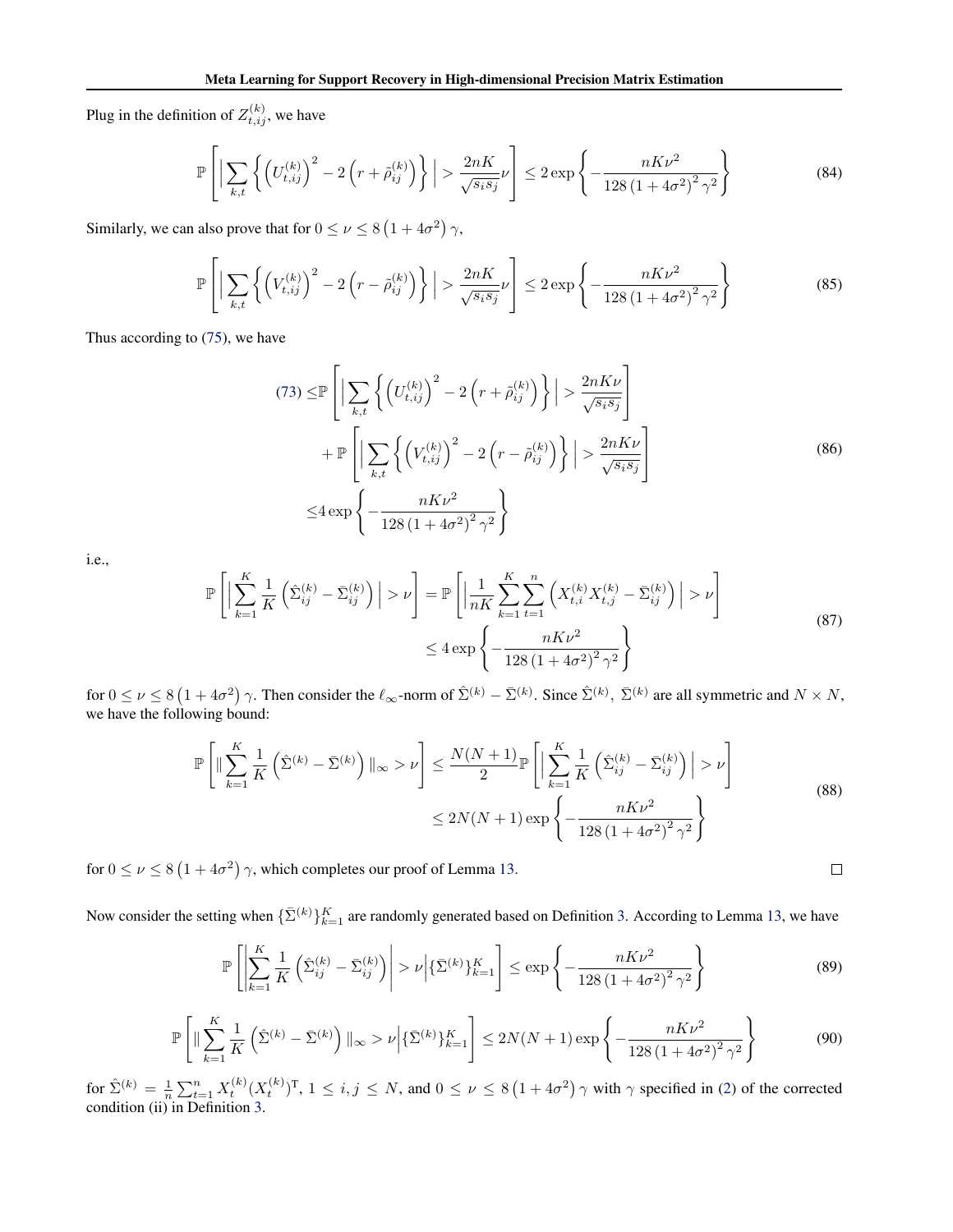<span id="page-19-0"></span>Then by the law of total expectation (see e.g., [\(Weiss et al.,](#page--1-0) [2005\)](#page--1-0)), we have

$$
\mathbb{P}\left[\left|\sum_{k=1}^{K} \frac{1}{K} \left(\hat{\Sigma}_{ij}^{(k)} - \bar{\Sigma}_{ij}^{(k)}\right)\right| > \nu\right] = \mathbb{E}_{\{\bar{\Sigma}^{(k)}\}_{k=1}^{K}} \left[\mathbb{P}\left[\left|\sum_{k=1}^{K} \frac{1}{K} \left(\hat{\Sigma}_{ij}^{(k)} - \bar{\Sigma}_{ij}^{(k)}\right)\right| > \nu \middle|\{\bar{\Sigma}^{(k)}\}_{k=1}^{K}\right]\right]
$$
\n
$$
\leq \mathbb{E}_{\{\bar{\Sigma}^{(k)}\}_{k=1}^{K}} \left[\exp\left\{-\frac{nK\nu^{2}}{128\left(1 + 4\sigma^{2}\right)^{2}\gamma^{2}}\right\}\right]
$$
\n
$$
= \exp\left\{-\frac{nK\nu^{2}}{128\left(1 + 4\sigma^{2}\right)^{2}\gamma^{2}}\right\}
$$

Therefore,

$$
\mathbb{P}\left[\|\sum_{k=1}^{K} \frac{1}{K} \left(\hat{\Sigma}^{(k)} - \bar{\Sigma}^{(k)}\right)\|_{\infty} > \nu\right] = \mathbb{E}_{\{\bar{\Sigma}^{(k)}\}_{k=1}^{K}} \left[\mathbb{P}\left[\|\sum_{k=1}^{K} \frac{1}{K} \left(\hat{\Sigma}^{(k)} - \bar{\Sigma}^{(k)}\right)\|_{\infty} > \nu \middle|\{\bar{\Sigma}^{(k)}\}_{k=1}^{K}\right]\right]
$$

$$
\leq \mathbb{E}_{\{\bar{\Sigma}^{(k)}\}_{k=1}^{K}} \left[2N(N+1)\exp\left\{-\frac{nK\nu^{2}}{128\left(1+4\sigma^{2}\right)^{2}\gamma^{2}}\right\}\right]
$$

$$
= 2N(N+1)\exp\left\{-\frac{nK\nu^{2}}{128\left(1+4\sigma^{2}\right)^{2}\gamma^{2}}\right\}
$$

which completes the proof of Lemma [8.](#page-6-0) Also notice that the proof above does not rely on any assumption on the distribution of  $\{\bar{\Sigma}^{(k)}\}_{k=1}^{\bar{K}}$ . Thus, [\(40\)](#page-6-0) and [\(41\)](#page-6-0) hold as long as condition (iii), (iv) and (v) in Definition [3](#page--1-0) are satisfied.

# H. Proof of Lemma [9](#page-6-0)

By definition, H is a function that maps K matrices to a symmetric matrix of dimension N, since  $\overline{\Omega}^{(k)} = \overline{\Omega} + \Delta^{(k)} > 0$  with probability 1 according to condition (ii) in Definition [3.](#page--1-0) For  $\forall k \in \{1, ..., K\}$ , let  $\{\Delta^{(1)}, ..., \Delta^{(k)}, ..., \Delta^{(K)}, \Delta'^{(k)}\}$  be an i.i.d. family of random matrices following distribution P in Definition [3.](#page--1-0) Consider  $H_1^{(k)} = H(\Delta^{(1)}, \ldots, \Delta^{(k)}, \ldots, \Delta^{(K)})$ and  $H_2^{(k)} = H(\Delta^{(1)}, \dots, \Delta'^{(k)}, \dots, \Delta^{(K)})$ . We have

$$
\left\| H_1^{(k)} - H_2^{(k)} \right\|_2 = \left\| \frac{1}{K} (\bar{\Omega} + \Delta'^{(k)})^{-1} - (\bar{\Omega} + \Delta^{(k)})^{-1} \right\|_2
$$
  
\n
$$
= \frac{1}{K} \left\| (\bar{\Omega} + \Delta'^{(k)})^{-1} - \bar{\Omega}^{-1} + \bar{\Omega}^{-1} - (\bar{\Omega} + \Delta^{(k)})^{-1} \right\|_2
$$
  
\n
$$
\leq \frac{1}{K} \left\| (\bar{\Omega} + \Delta'^{(k)})^{-1} - \bar{\Omega}^{-1} \right\|_2 + \frac{1}{K} \left\| (\bar{\Omega} + \Delta^{(k)})^{-1} - \bar{\Omega}^{-1} \right\|_2
$$
\n(91)

Since  $\mathbb{P}_{\Delta \sim P} [\|\Delta\|_2 \le c_{\max} \le \frac{\lambda_{\min}}{2}] = 1$  with  $\lambda_{\min} = \lambda_{\min}(\bar{\Omega})$  by [\(2\)](#page--1-0) and since  $\bar{\Omega} \succ 0$ , we have

$$
\left\| (\bar{\Omega} + \Delta^{(k)})^{-1} - \bar{\Omega}^{-1} \right\|_2 \le \frac{c_{\max}}{\lambda_{\min} (\lambda_{\min} - c_{\max})} \le \frac{2c_{\max}}{\lambda_{\min}^2}
$$

and

$$
\left\| \|\bar{(\Omega}+\Delta'^{(k)})^{-1}-\bar{\Omega}^{-1}\right\|_2\leq \frac{c_{\max}}{\lambda_{\min}(\lambda_{\min}-c_{\max})}\leq \frac{2c_{\max}}{\lambda_{\min}^2}
$$

according to Equation (7.2) in [\(El Ghaoui,](#page--1-0) [2002\)](#page--1-0). Plug the above inequalities in (91) and we can get

$$
\left\| H_1^{(k)} - H_2^{(k)} \right\|_2 \le \frac{1}{K} \left\| (\bar{\Omega} + \Delta'^{(k)})^{-1} - \bar{\Omega}^{-1} \right\|_2 + \frac{1}{K} \left\| (\bar{\Omega} + \Delta^{(k)})^{-1} - \bar{\Omega}^{-1} \right\|_2 \le \frac{4c_{\text{max}}}{K\lambda_{\text{min}}^2}
$$
(92)

For  $k = 1, ..., K$ , define  $A_k = \frac{4c_{\text{max}}}{K\lambda_{\text{min}}^2} I_N$  with  $I_N \in \mathbb{R}^{N \times N}$  being an identity matrix. Then by (92), we have

$$
(H_1^{(k)} - H_2^{(k)})^2 \preceq A_k^2
$$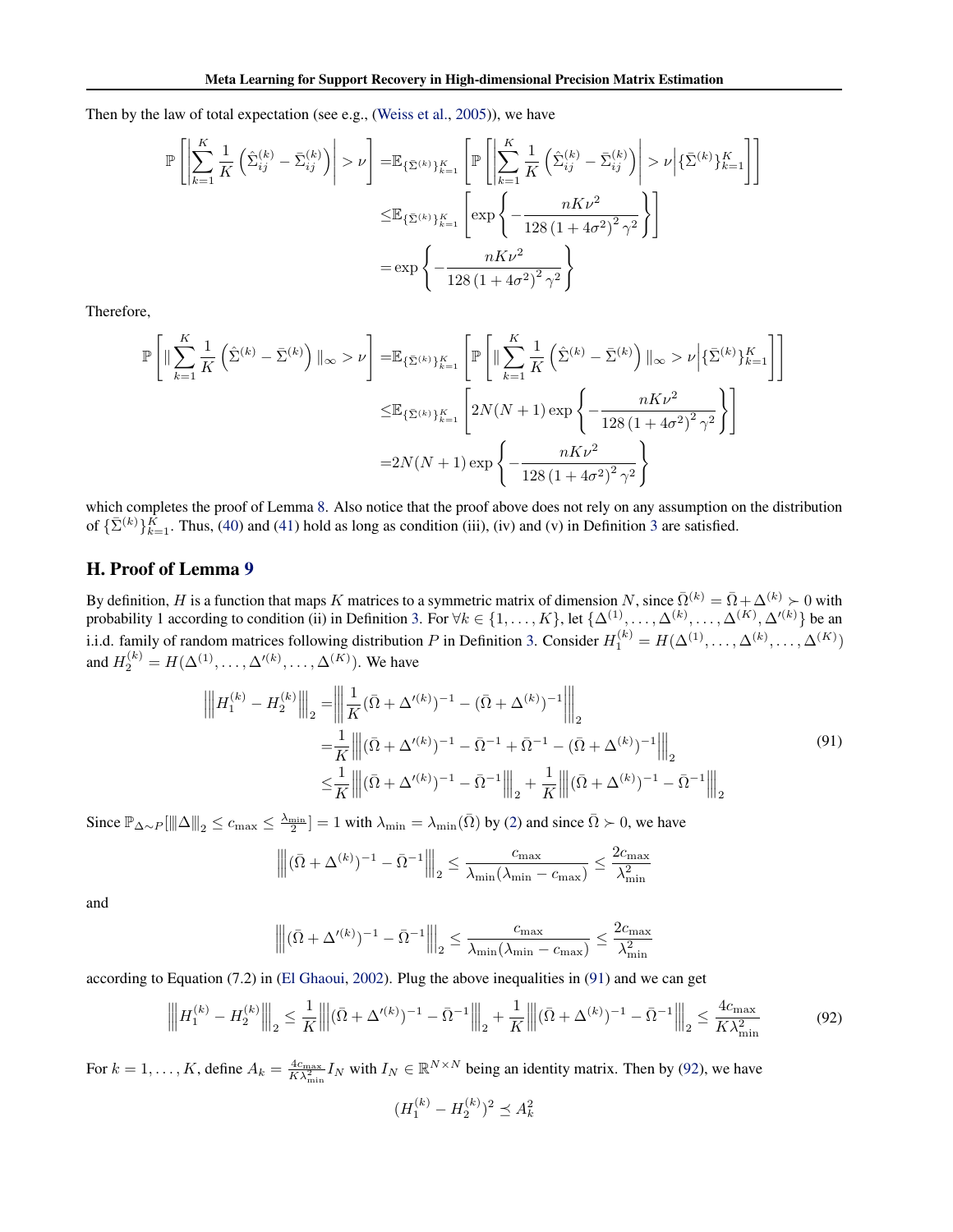<span id="page-20-0"></span>where  $X \preceq Y \iff Y - X \succeq 0$ . Define  $\sigma_{\Delta}^2 :=$  $\begin{array}{c} \hline \end{array}$  $\left| \sum_{k=1}^K A_k^2 \right|$  $\begin{array}{c} \hline \end{array}$  $\left.\frac{1}{2} = \sum_{k=1}^{K} \left( \frac{4c_{\text{max}}}{K\lambda_{\text{min}}^2} \right)^2 = \frac{16c_{\text{max}}^2}{K\lambda_{\text{min}}^4}$ . Then according to Corollary 7.5 in [\(Tropp,](#page--1-0) [2011\)](#page--1-0), we have  $\mathbb{P}\left[\lambda_{\max}(H - \mathbb{E}[H]) > t\right] \leq N \exp\left\{-\frac{t^2}{2\sigma^2}\right\}$  $8\sigma_{\Delta}^2$  $\Big\} \leq N \exp \left\{-\frac{\lambda_{\min}^4 K t^2}{100 \lambda_{\min}^2}$  $\frac{\lambda_{\min}^4 K t^2}{128 c_{\max}^2}$ (93)

Consider  $-H(\Delta^{(1)}, \ldots, \Delta^{(K)})$ . We have

$$
((-H_1^{(k)}) - (-H_2^{(k)}))^2 \preceq A_k^2
$$

The conditions of Corollary 7.5 in [\(Tropp,](#page--1-0) [2011\)](#page--1-0) are also satisfied. Thus, we have

$$
\mathbb{P}\left[-\lambda_{\min}(H - \mathbb{E}[H]) > t\right] = \mathbb{P}\left[\lambda_{\max}((-H) - (-\mathbb{E}[H])) > t\right] \le N \exp\left\{-\frac{t^2}{8\sigma_{\Delta}^2}\right\} \le N \exp\left\{-\frac{\lambda_{\min}^4 K t^2}{128c_{\max}^2}\right\} \tag{94}
$$

By (93) and (94), we have

$$
\mathbb{P}\left[\|H - \mathbb{E}[H]\|_{2} > t\right] = \mathbb{P}\left[\lambda_{\max}(H - \mathbb{E}[H]) > t, -\lambda_{\min}(H - \mathbb{E}[H]) > t\right] \\
\leq \mathbb{P}\left[\lambda_{\max}(H - \mathbb{E}[H]) > t\right] + \mathbb{P}\left[-\lambda_{\min}(H - \mathbb{E}[H]) > t\right] \\
\leq 2N \exp\left\{-\frac{\lambda_{\min}^4 K t^2}{128c_{\max}^2}\right\} \tag{95}
$$

which gives us [\(43\)](#page-6-0).

# I. Proof of Lemma [10](#page-8-0)

For  $\xi \in (0, \delta^*]$ , we have proved that if  $\|\sum_{k=1}^K \frac{T^{(k)}}{T} W^{(k)} \|_{\infty} \le \xi$  then  $\|\Delta\|_{\infty} \le 2\kappa_{\bar{\Gamma}}(\frac{8}{\alpha}+1) \xi$ ,  $\tilde{\Omega} = \hat{\Omega}$  and supp $(\hat{\Omega}) \subseteq$  $supp(\overline{\Omega})$ .

Therefore if we further assume that

$$
\frac{\omega_{\min}}{2} \ge 2\kappa_{\bar{\Gamma}} \left(\frac{8}{\alpha} + 1\right) \xi
$$

we will have

$$
\frac{\omega_{\min}}{2} \geq \|\Delta\|_{\infty} = \|\hat{\Omega} - \bar{\Omega}\|_{\infty}
$$

Then for any  $(i, j) \in S^c = [\text{supp}(\bar{\Omega})]^c$ ,  $\bar{\Omega}_{ij} = 0$ , we have  $[\text{supp}(\bar{\Omega})]^c \subseteq [\text{supp}(\hat{\Omega})]^c$  and thus  $(i, j) \in [\text{supp}(\hat{\Omega})]^c$ ,  $\hat{\Omega}_{ij}=0=\bar{\Omega}_{ij}$ 

For any  $(i, j) \in S = \text{supp}(\overline{\Omega})$ , we have

$$
|\hat{\Omega}_{ij} - \bar{\Omega}_{ij}| \le ||\hat{\Omega} - \bar{\Omega}||_{\infty} \le \frac{\omega_{\min}}{2} = \frac{1}{2} \min_{1 \le k, l \le N} \bar{\Omega}_{kl} \le \frac{1}{2} |\bar{\Omega}_{ij}|
$$

$$
\Rightarrow -\frac{1}{2} |\bar{\Omega}_{ij}| \le \hat{\Omega}_{ij} - \bar{\Omega}_{ij} \le \frac{1}{2} |\bar{\Omega}_{ij}|
$$

If  $\overline{\Omega}_{ij} > 0$ , then

$$
-\frac{1}{2}\bar{\Omega}_{ij} \leq \hat{\Omega}_{ij} - \bar{\Omega}_{ij}
$$

$$
\hat{\Omega}_{ij} \geq \frac{1}{2}\bar{\Omega}_{ij} > 0
$$

If  $\overline{\Omega}_{ij} < 0$ , then

$$
\hat{\Omega}_{ij} - \bar{\Omega}_{ij} \le -\frac{1}{2}\bar{\Omega}_{ij}
$$

$$
\hat{\Omega}_{ij} \le \frac{1}{2}\bar{\Omega}_{ij} < 0
$$

In conclusion, sign $(\hat{\Omega}_{ij}) = \text{sign}(\bar{\Omega}_{ij})$  for  $\forall i, j \in \{1, 2, ..., N\}$ . The estimate  $\hat{\Omega}$  in [\(5\)](#page--1-0) is sign-consistent.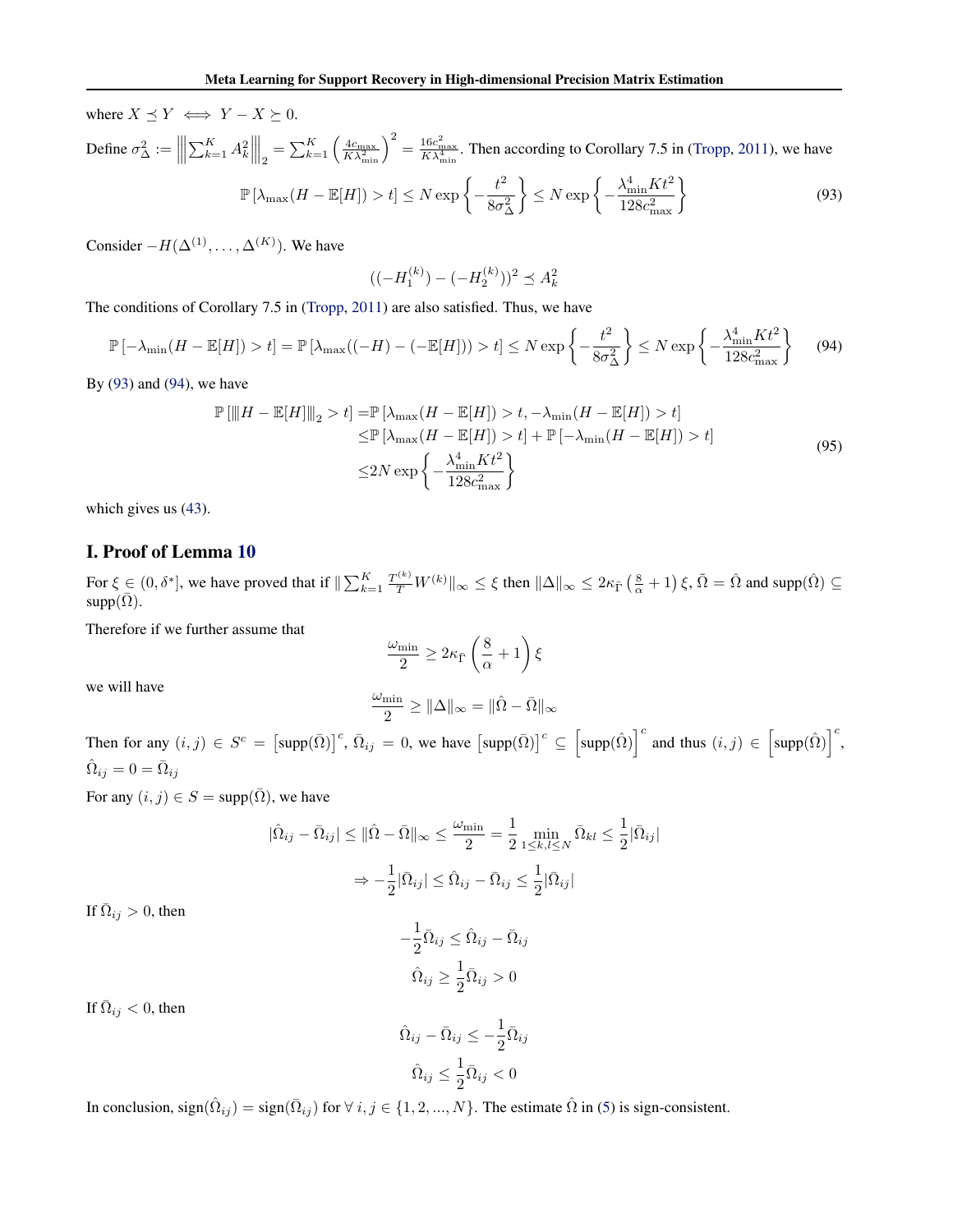# <span id="page-21-0"></span>J. Proof of Lemma [11](#page-12-0)

Plug  $\mu = \bar{\Sigma}^{(K+1),S^c} = (\bar{\Sigma}_{S^c}^{(K+1)}, 0)$  and  $\nu = \text{diag}(\bar{\Sigma}^{(K+1)} - \hat{\Sigma}^{(K+1)})$  in [\(61\)](#page-11-0). We have the following optimization problem  $\hat{\Omega}^{(K+1)} = \arg\min_{\Omega \in \mathcal{S}_{++}^{N}}$  $\ell^{(K+1)}(\Omega) + \lambda \|\Omega\|_1 + \langle \bar{\Sigma}^{(K+1),S^c}, \Omega \rangle + \langle \mathrm{diag}(\bar{\Sigma}^{K+1} - \hat{\Sigma}^{K+1}), \mathrm{diag}(\Omega - \hat{\Omega}) \rangle$ 

Now we can prove with the five steps in the primal-dual witness approach.

### J.1. Step 1

For  $(\Omega_{S^{(K+1)}},0) \in S^N_{++}$ , we need to verify  $[\nabla^2 \ell^{(K+1)}(\Omega)]_{S^{(K+1)}S^{(K+1)}} \succ 0$ . In fact,

$$
\nabla \ell^{(K+1)}(\Omega) = \hat{\Sigma}^{(K+1),S} - \Omega^{-1}
$$
\n(96)

$$
\nabla^2 \ell^{(K+1)}(\Omega) = \Gamma(\Omega) = \Omega^{-1} \otimes \Omega^{-1}
$$
\n(97)

For  $(\Omega_{S^{(K+1)}},0) \in S^N_{++}$ , we have  $\Gamma((\Omega_{S^{(K+1)}},0)) \succ 0, \nabla^2 \ell^{(K+1)}(\Omega) \succ 0$ . Thus following the same steps in section [B.2](#page-1-0), we can prove  $[\nabla^2 \ell^{(K+1)}(\Omega)]_{S(K+1)S(K+1)} \succ 0$ .

### J.2. Step 2

Construct the primal variable  $\tilde{\Omega}$  by making  $\tilde{\Omega}_{[S^{(K+1)}]^c} = 0$  and solving the restricted problem:

$$
\tilde{\Omega}_{S^{(K+1)}} = \arg \min_{\left(\Omega_{S^{(K+1)}}, 0\right) \in S_+^N + \left(\sum_{i=1}^K (K+1) \cdot (0, 0) \cdot (0, 0)\right)} \ell^{(K+1)} \left(\left(\Omega_{S^{(K+1)}}, 0\right)\right) + \lambda \|\Omega_{S^{(K+1)}}\|_1 + \langle \bar{\Sigma}^{(K+1)}, S^c, \left(\Omega_{S^{(K+1)}}, 0\right) \rangle + \langle \text{diag}(\bar{\Sigma}^{K+1} - \hat{\Sigma}^{K+1}), \text{diag}(\left(\Omega_{S^{(K+1)}}, 0\right) - \hat{\Omega}) \rangle
$$
\n(98)

#### J.3. Step 3

Choose the dual variable  $\tilde{Z}$  in order to fulfill the complementary slackness condition of [\(61\)](#page-11-0):

$$
\begin{cases} \tilde{Z}_{ij} = 1, & \text{if } \tilde{\Omega}_{ij} > 0 \\ \tilde{Z}_{ij} = -1, & \text{if } \tilde{\Omega}_{ij} < 0 \\ \tilde{Z}_{ij} \in [-1, 1], & \text{if } \tilde{\Omega}_{ij} = 0 \end{cases}
$$
\n(99)

Therefore we have

$$
\|\tilde{Z}\|_{\infty} \le 1\tag{100}
$$

#### J.4. Step 4

 $\tilde{Z}$  is the subgradient of  $\|\tilde{\Omega}\|_1$ . Solve for the dual variable  $\tilde{Z}_{[S(K+1)]^c}$  in order that  $(\tilde{\Omega}, \tilde{Z})$  fulfills the stationarity condition of [\(61\)](#page-11-0):

$$
\[ \nabla \ell^{(K+1)} \left( \left( \tilde{\Omega}_{S^{(K+1)}}, 0 \right) \right) \]_{S^{(K+1)}} + \lambda \tilde{Z}_{S^{(K+1)}} + I_N \text{diag}(\bar{\Sigma}^{(K+1)} - \hat{\Sigma}^{(K+1)}) = 0 \tag{101}
$$

$$
\[\nabla \ell^{(K+1)} \left( \left( \tilde{\Omega}_{S^{(K+1)}}, 0 \right) \right)\]_{[S^{(K+1)}]^c} + \lambda \tilde{Z}_{[S^{(K+1)}]^c} + \bar{\Sigma}_{[S^{(K+1)}]^c}^{(K+1), S^c} = 0 \tag{102}
$$

where  $I_N \in \mathbb{R}^{N \times N}$  is an identity matrix.

### J.5. Step 5

Now we need to verify that the dual variable solved by Step 4 satisfied the strict dual feasibility condition:

$$
\|\tilde{Z}_{[S^{(K+1)}]^c}\|_{\infty} < 1\tag{103}
$$

If we can show the strict dual feasibility condition holds, we can claim that the solution in  $(98)$  is equal to the solution in  $(6)$ , i.e.,  $\tilde{\Omega} = \hat{\Omega}^{(K+1)}$ . Thus we will have

$$
\operatorname{supp}\left(\hat{\Omega}^{(K+1)}\right) = \operatorname{supp}\left(\tilde{\Omega}\right) \subseteq S^{(K+1)} = \operatorname{supp}\left(\bar{\Omega}^{(K+1)}\right)
$$